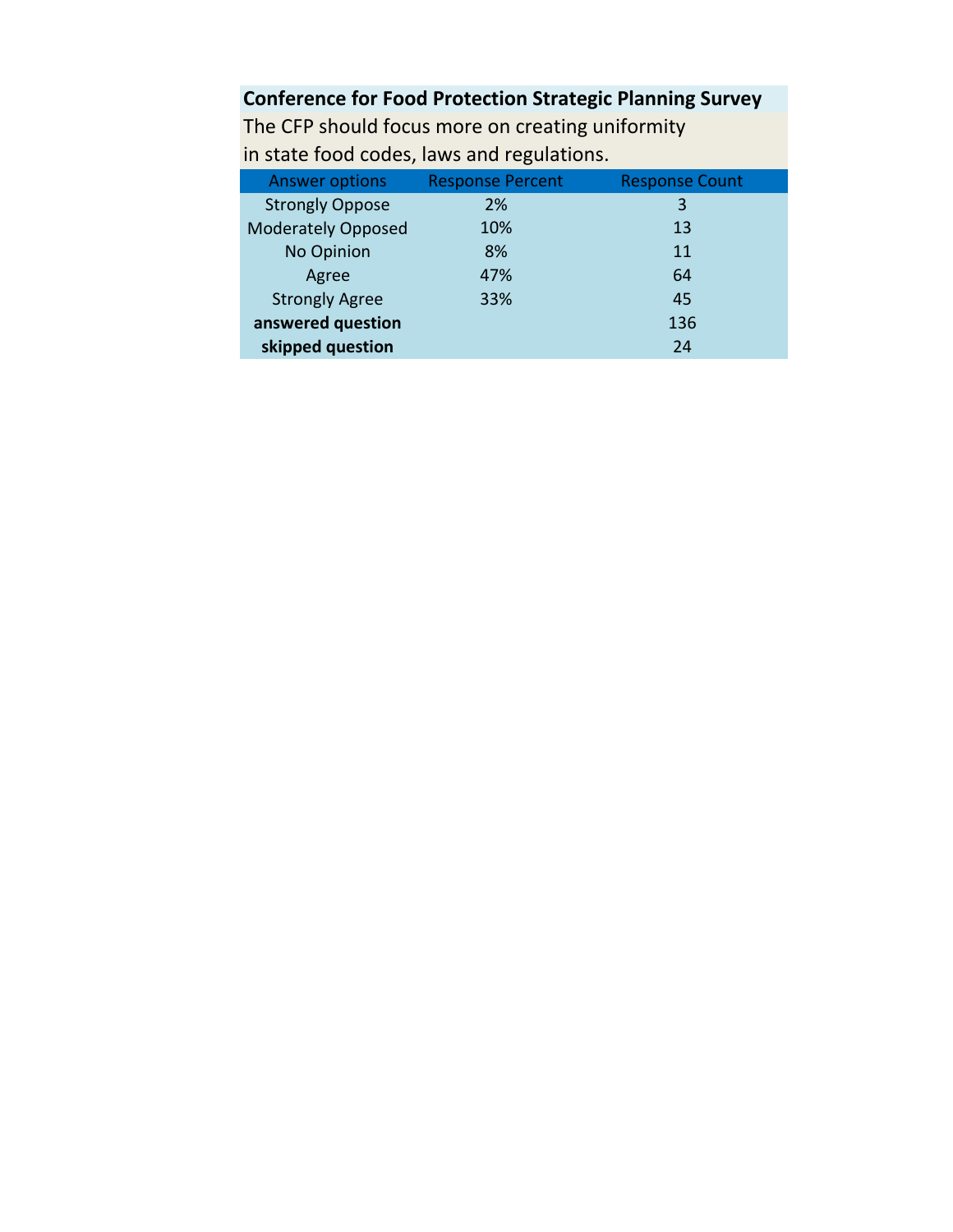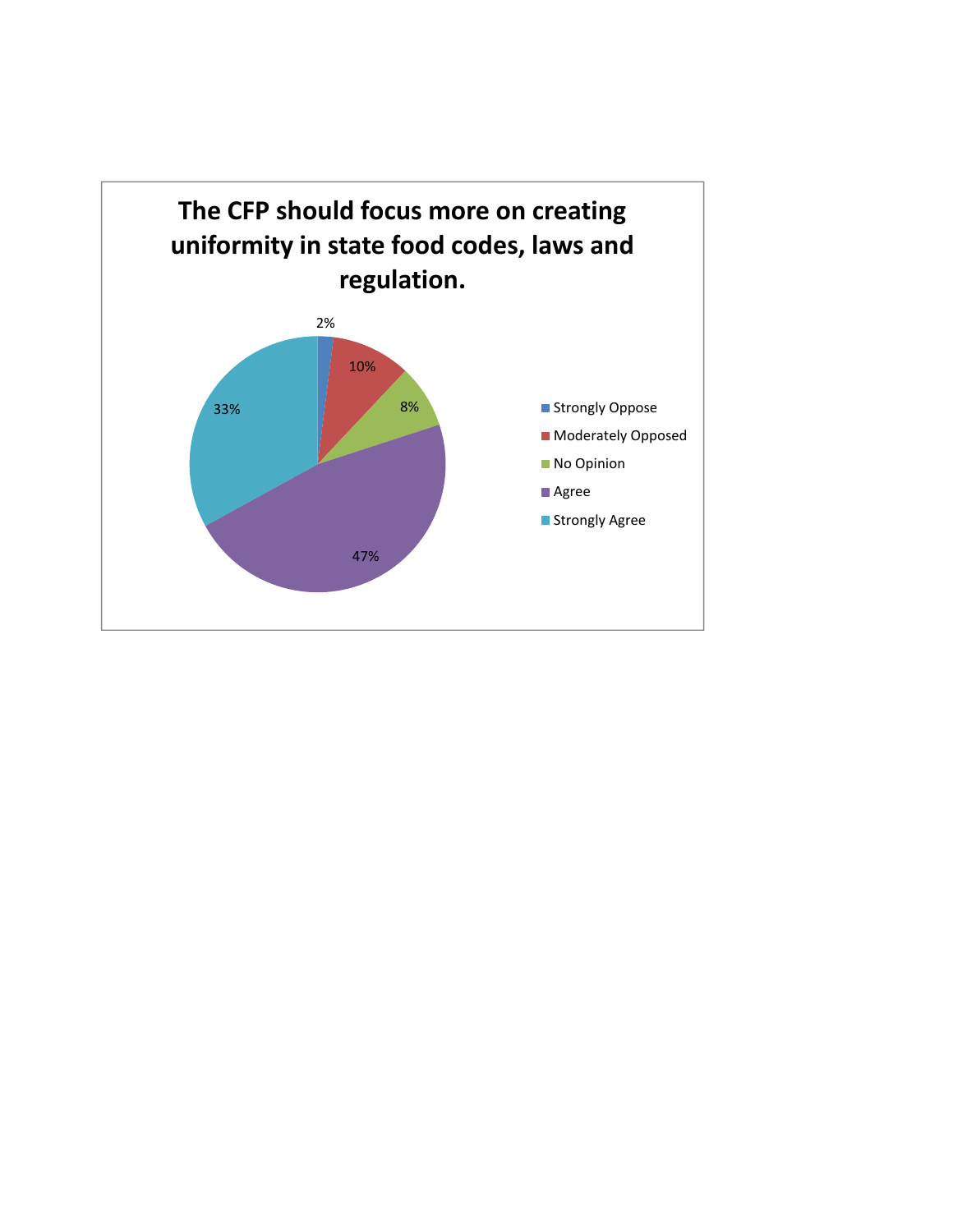| <b>Conference for Food Protection Strategic Planning Survey</b> |                                                  |                |  |  |
|-----------------------------------------------------------------|--------------------------------------------------|----------------|--|--|
| The FDA Food Code still has significant room for                |                                                  |                |  |  |
| improvement and needs more input from the CFP.                  |                                                  |                |  |  |
| Answer options                                                  | <b>Response Percent</b><br><b>Response Count</b> |                |  |  |
| <b>Strongly Oppose</b>                                          | 1%                                               | $\mathfrak{p}$ |  |  |
| <b>Moderately Opposed</b>                                       | 11%                                              | 15             |  |  |
| <b>No Opinion</b>                                               | 14%                                              | 19             |  |  |
| Agree                                                           | 56%                                              | 76             |  |  |
| <b>Strongly Agree</b>                                           | 18%                                              | 24             |  |  |
| answered question<br>136                                        |                                                  |                |  |  |
| skipped question<br>24                                          |                                                  |                |  |  |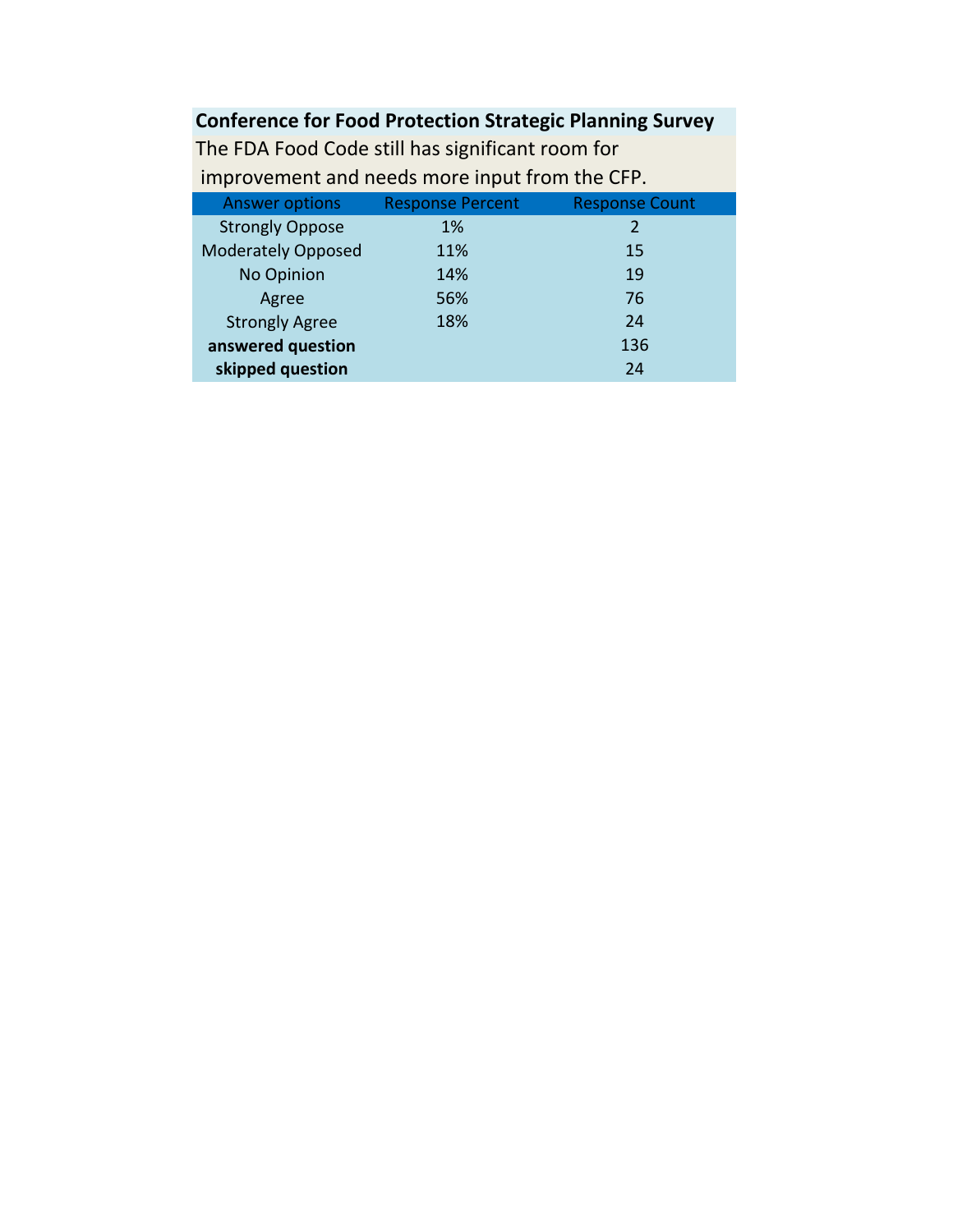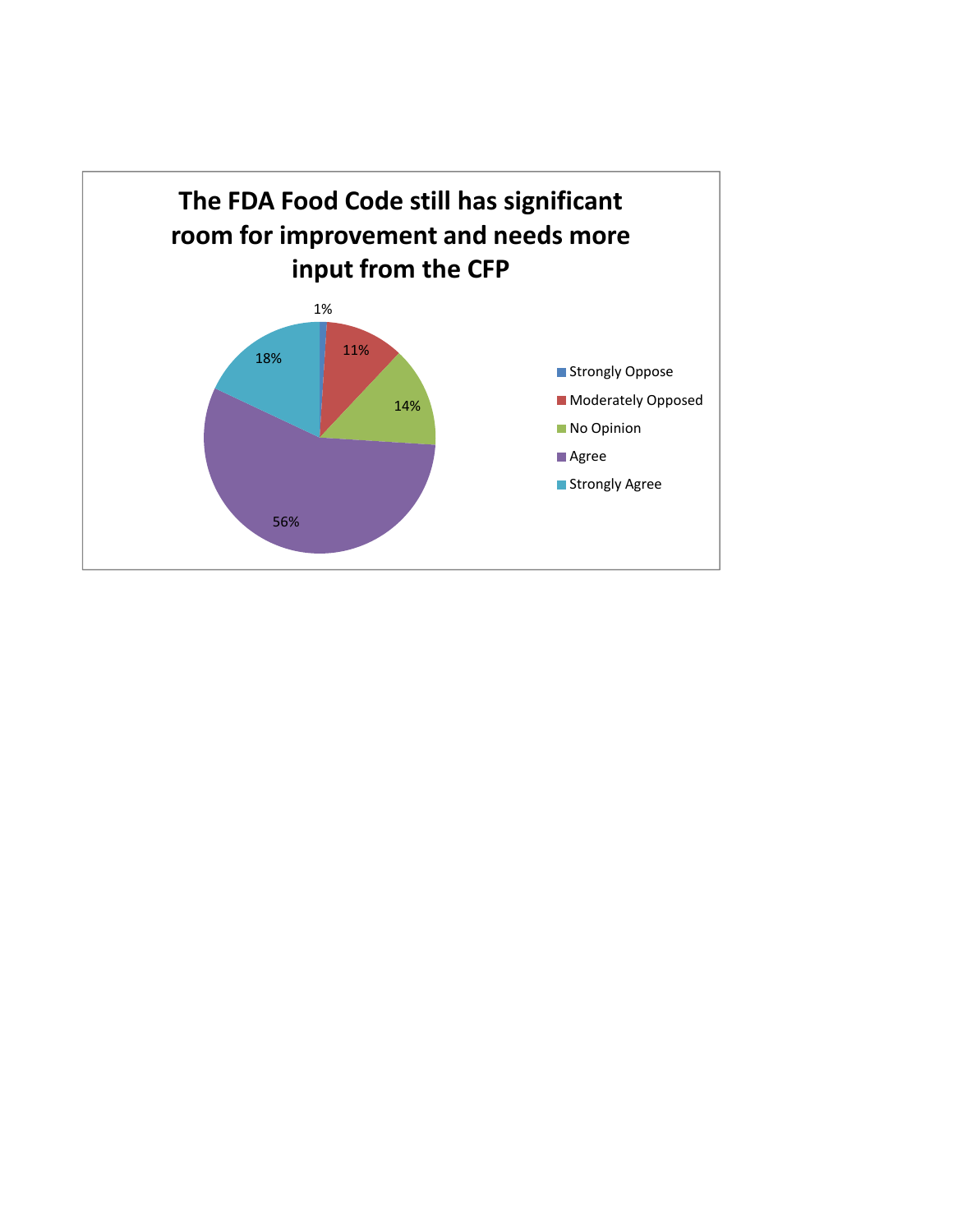| <b>Answer options</b>     | <b>Response Percent</b> | <b>Response Count</b> |  |
|---------------------------|-------------------------|-----------------------|--|
| <b>Strongly Oppose</b>    | 2%                      | 3                     |  |
| <b>Moderately Opposed</b> | 12%                     | 15                    |  |
| No Opinion                | 20%                     | 26                    |  |
| Agree                     | 50%                     | 65                    |  |
| <b>Strongly Agree</b>     | 16%                     | 21                    |  |
| answered question         |                         | 130                   |  |
| skipped question          |                         | 30                    |  |
|                           |                         |                       |  |

The CFP should be more involved with issues associated with food protection and defense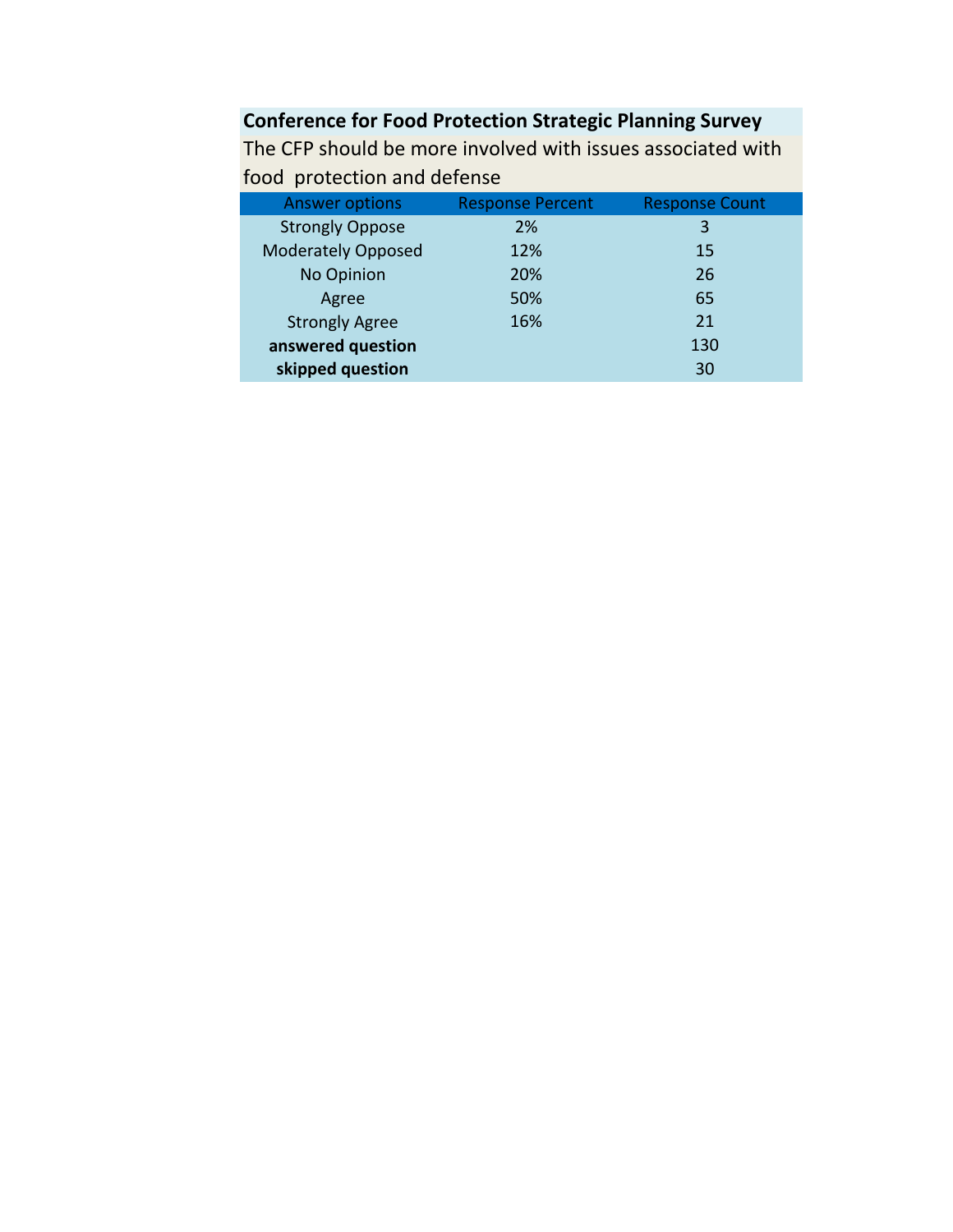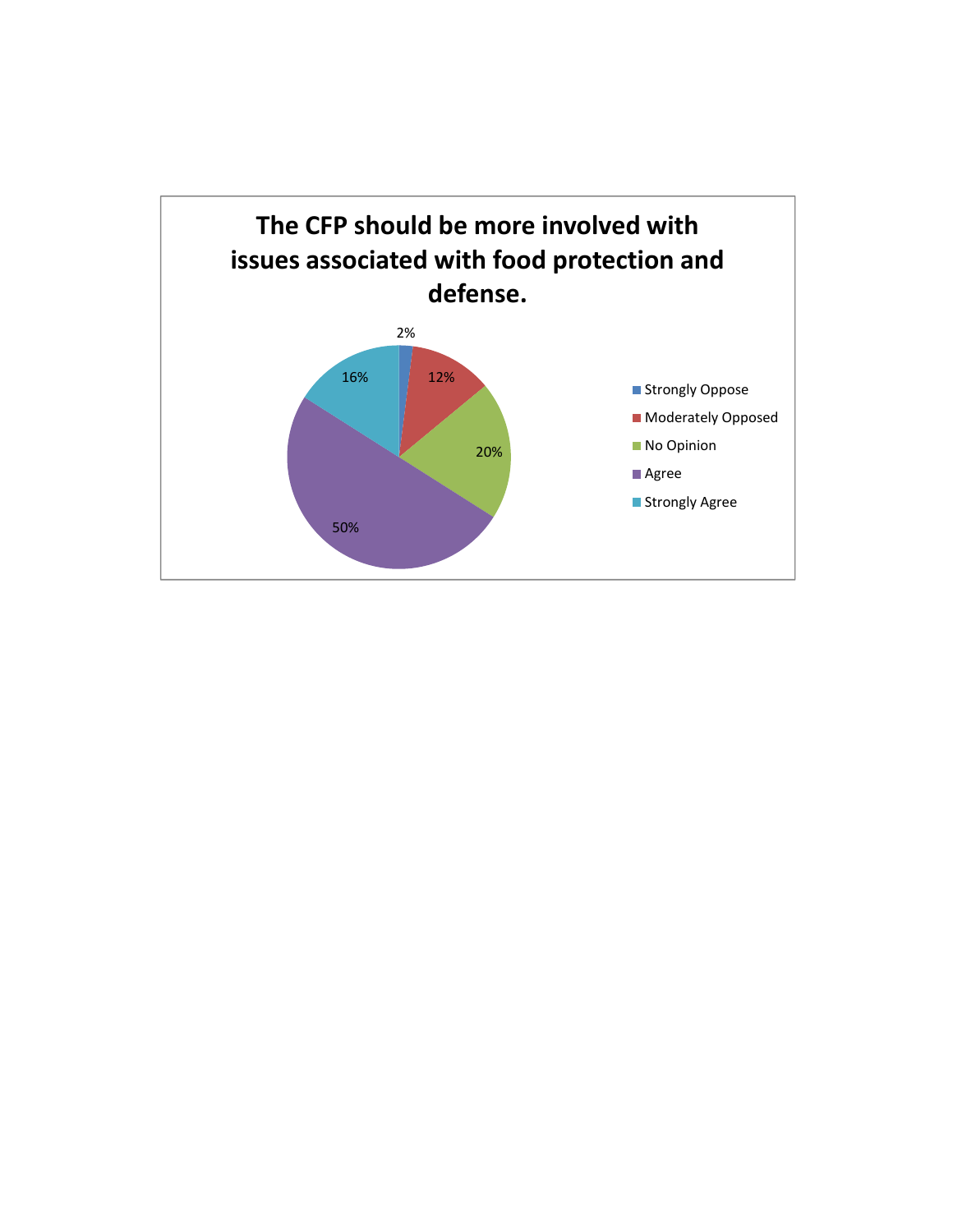The CFP should charge a new or existing Council with deliberation of emerging food safety issues that are not farm to table topics entirely retail focus, traceability, produce safety, and other

| <b>Answer options</b>     | <b>Response Percent</b> | <b>Response Count</b> |
|---------------------------|-------------------------|-----------------------|
| <b>Strongly Oppose</b>    | 5%                      |                       |
| <b>Moderately Opposed</b> | 16%                     | 21                    |
| No Opinion                | 16%                     | 21                    |
| Agree                     | 41%                     | 53                    |
| <b>Strongly Agree</b>     | 22%                     | 28                    |
| answered question         |                         | 130                   |
| skipped question          |                         | 30                    |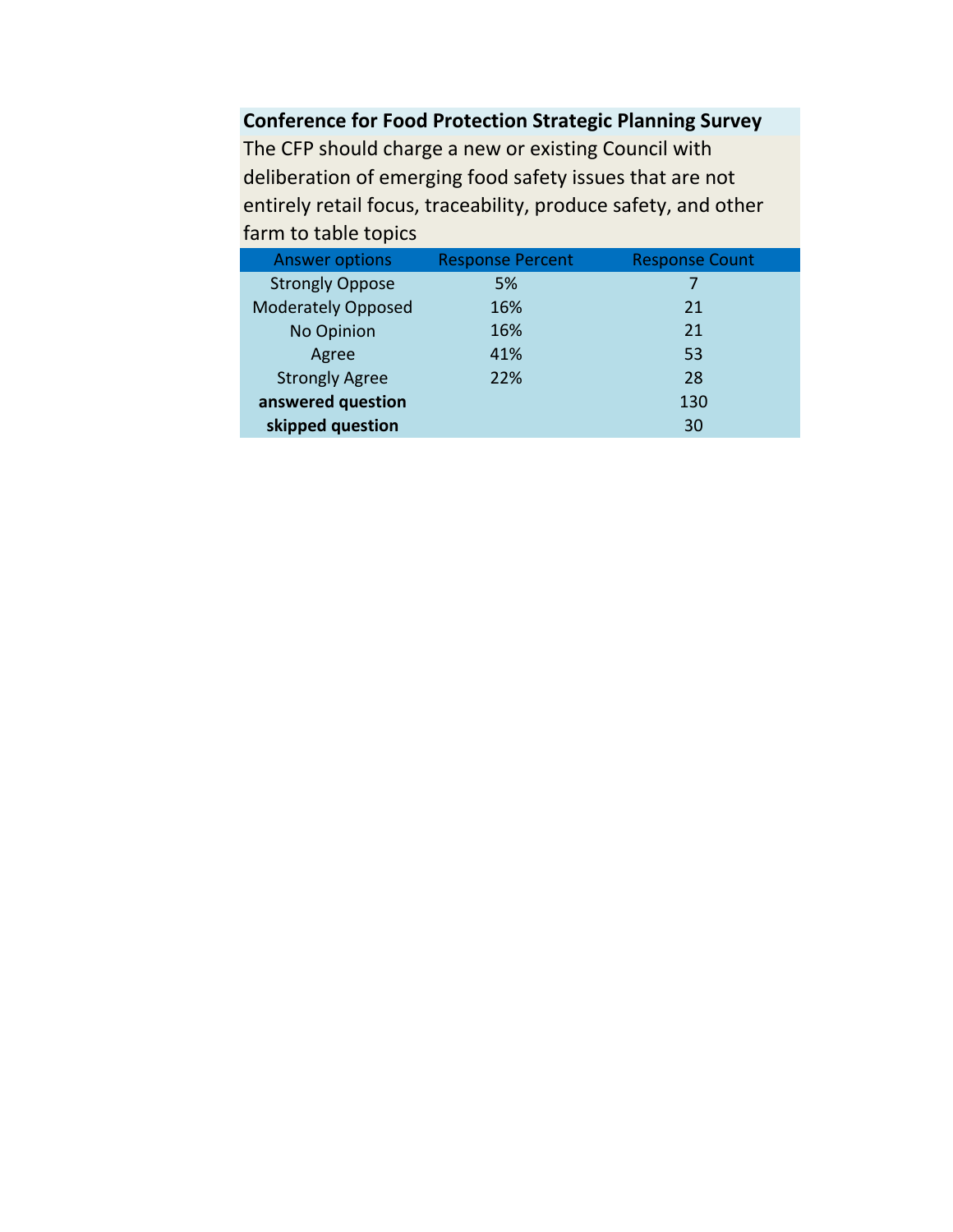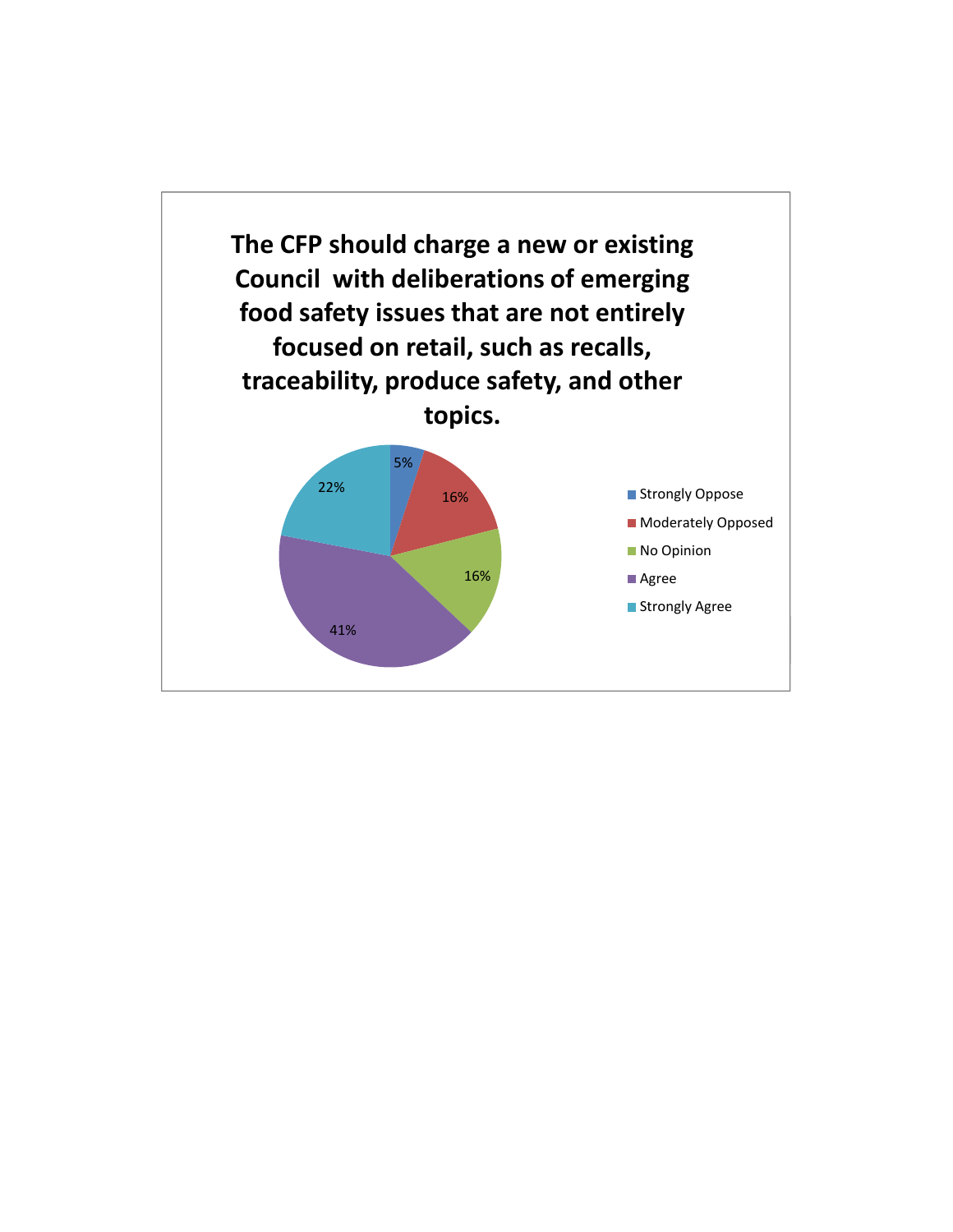**Conference for Food Protection Strategic Planning Survey** The CFP should create a council, or forum that focuses on discussion of emerging food safety issues.

| <b>Answer options</b>     | <b>Response Percent</b> | <b>Response Count</b> |
|---------------------------|-------------------------|-----------------------|
| <b>Strongly Oppose</b>    | 5%                      | 6                     |
| <b>Moderately Opposed</b> | 9%                      | 12                    |
| <b>No Opinion</b>         | 5%                      |                       |
| Agree                     | 58%                     | 76                    |
| <b>Strongly Agree</b>     | 22%                     | 29                    |
| answered question         |                         | 130                   |
| skipped question          |                         | 30                    |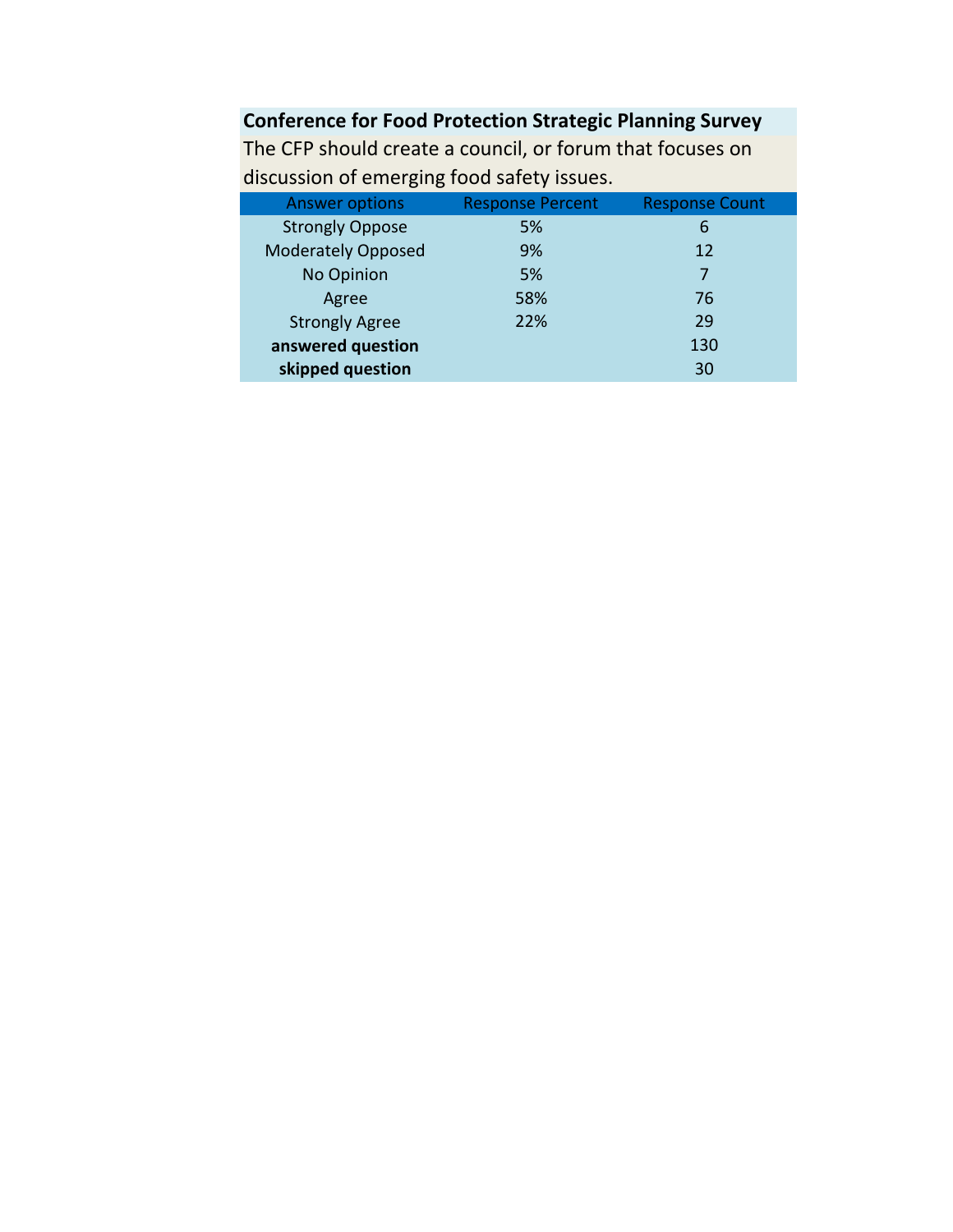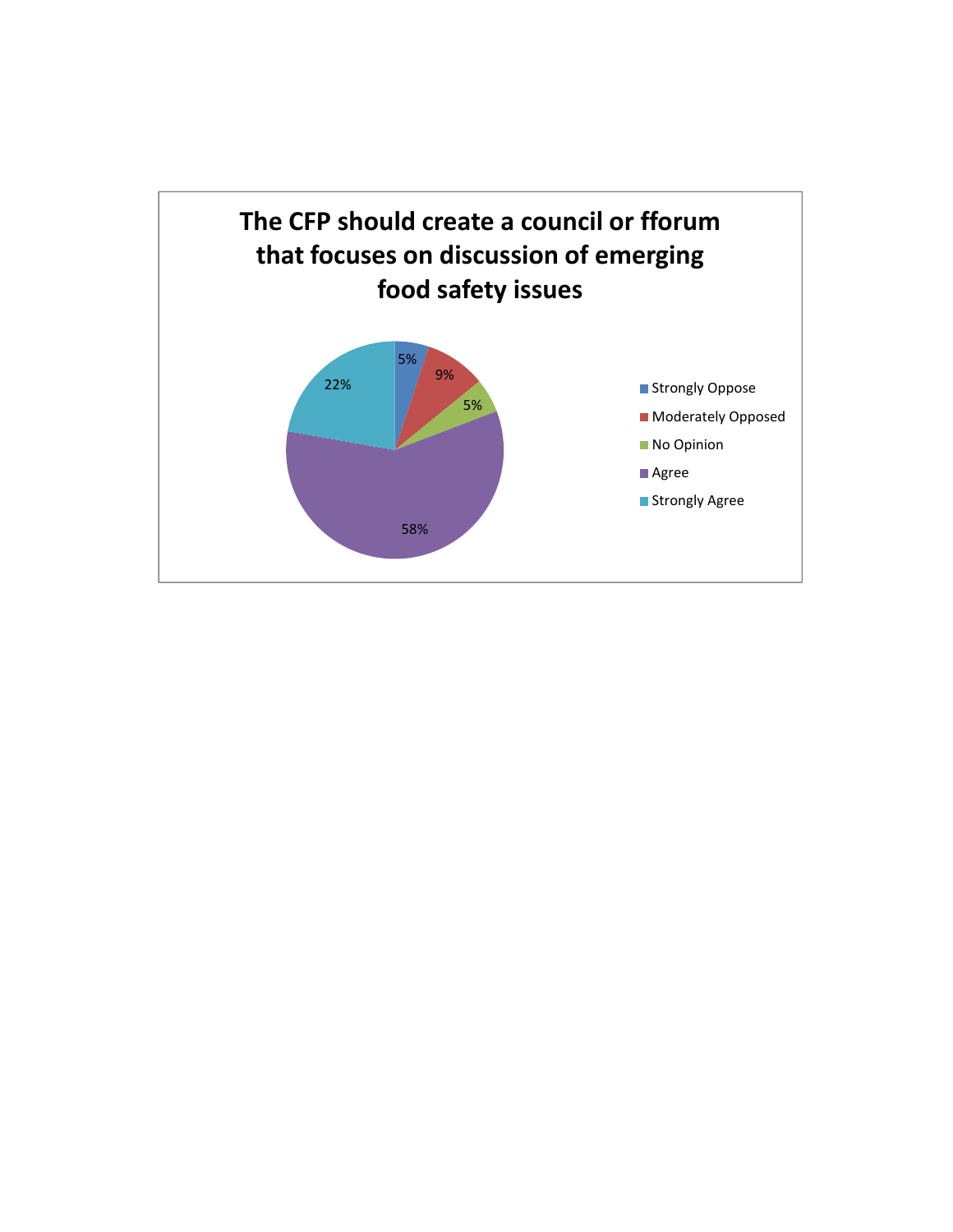**The CFP should create a council or fforum** Strongly Oppose Moderately Opposed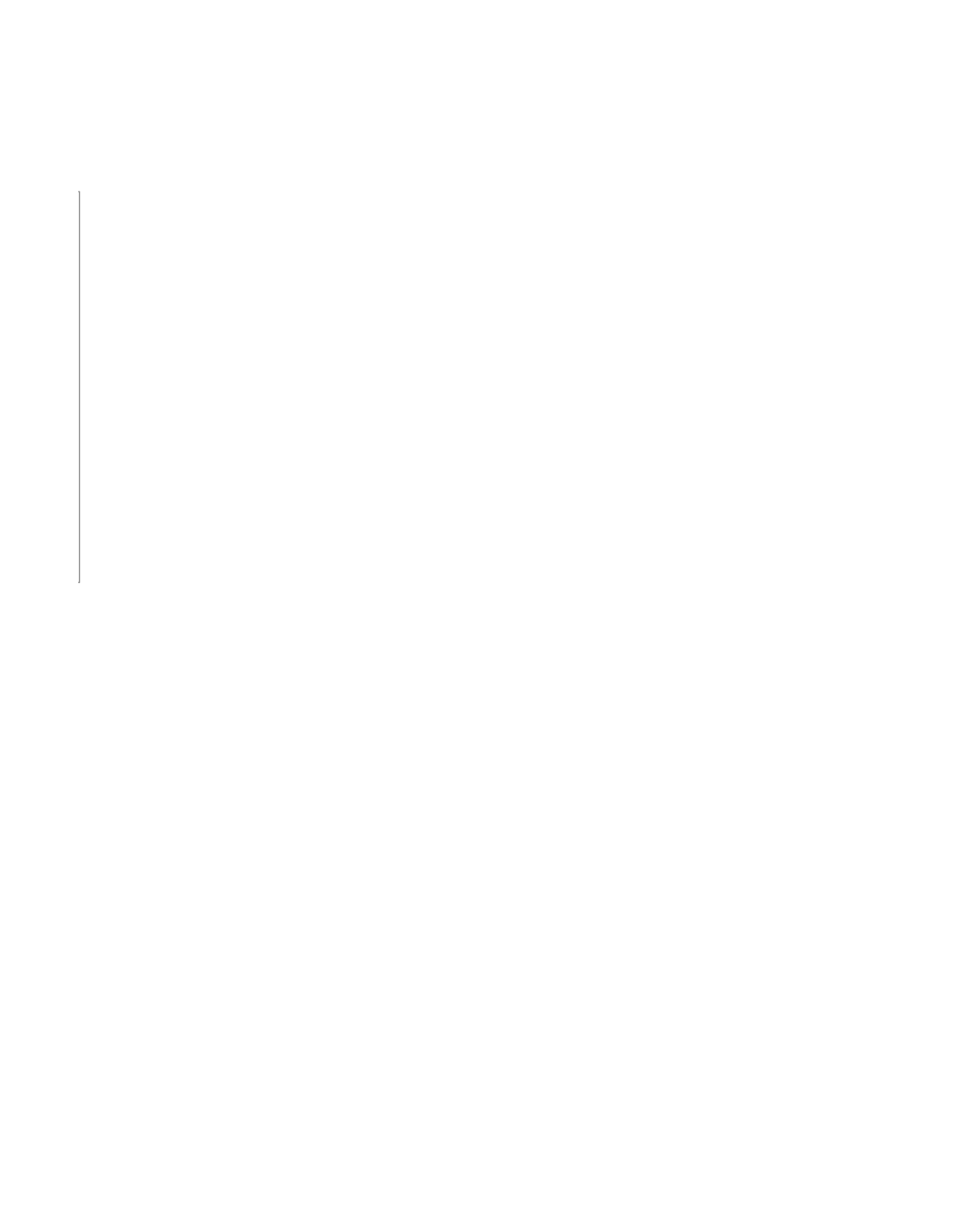The CFP should be more involved with discussion of the Global FoodSafety Intiative (GFSI).

| <b>Answer options</b>     | <b>Response Percent</b> | <b>Response Count</b> |
|---------------------------|-------------------------|-----------------------|
| <b>Strongly Oppose</b>    | 5%                      |                       |
| <b>Moderately Opposed</b> | 23%                     | 30                    |
| No Opinion                | 26%                     | 34                    |
| Agree                     | 34%                     | 44                    |
| <b>Strongly Agree</b>     | 12%                     | 15                    |
| answered question         |                         | 130                   |
| skipped question          |                         | 30                    |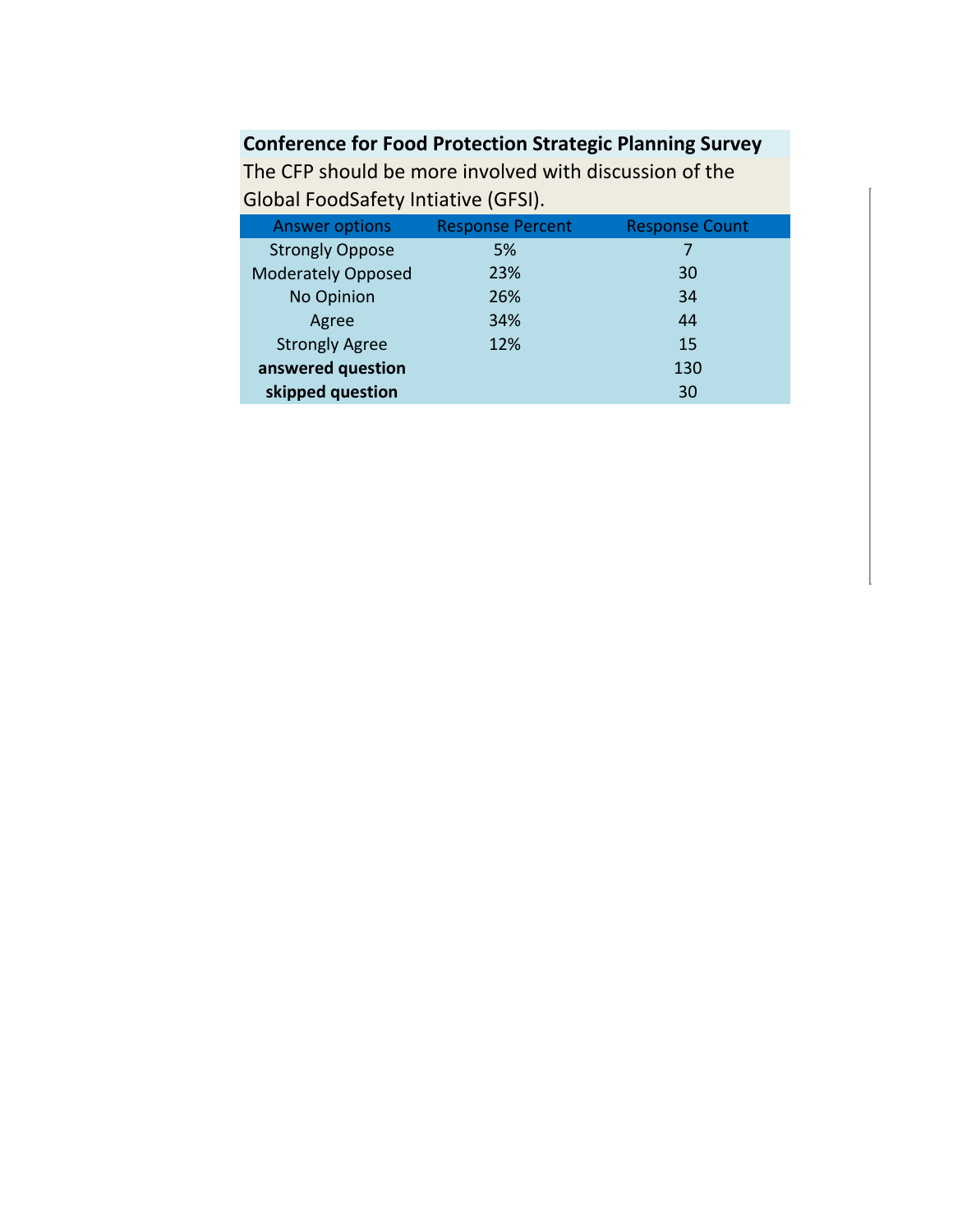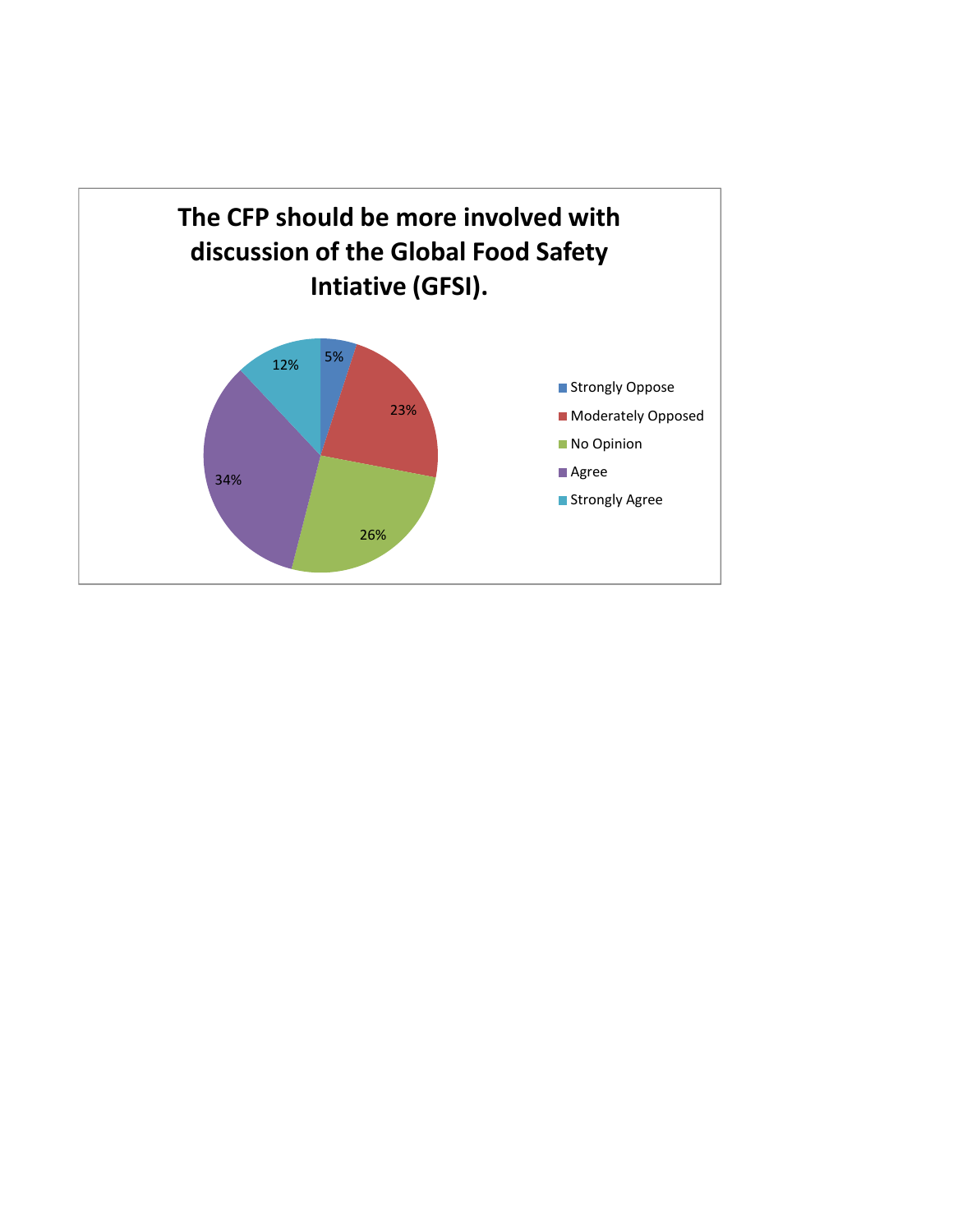The CFP should be more involved with discussion on recalls and traceability.

| <b>Answer options</b>     | <b>Response Percent</b> | <b>Response Count</b> |
|---------------------------|-------------------------|-----------------------|
| <b>Strongly Oppose</b>    | 2%                      | 2                     |
| <b>Moderately Opposed</b> | 15%                     | 19                    |
| No Opinion                | 18%                     | 24                    |
| Agree                     | 52%                     | 67                    |
| <b>Strongly Agree</b>     | 14%                     | 18                    |
| answered question         |                         | 130                   |
| skipped question          |                         | 30                    |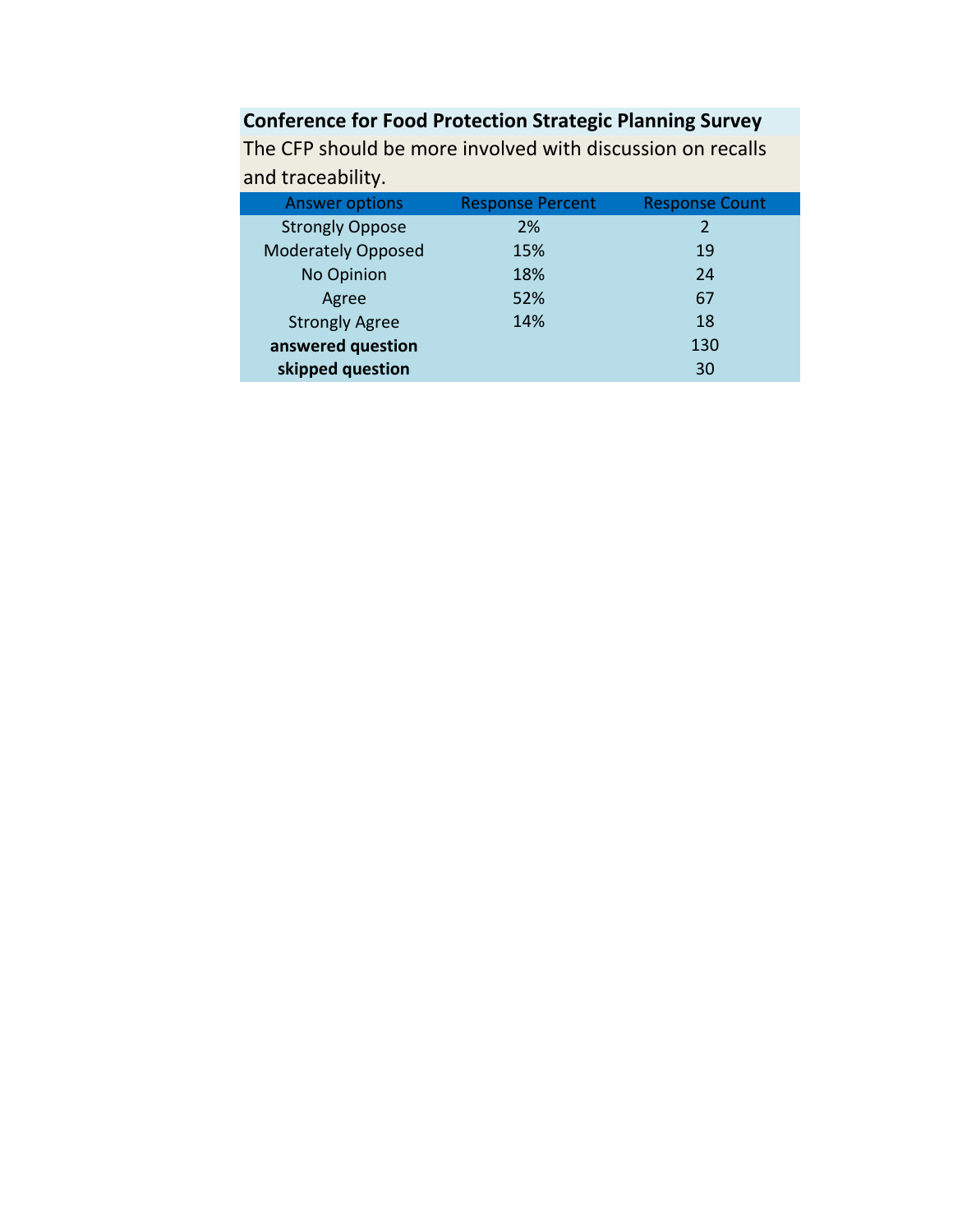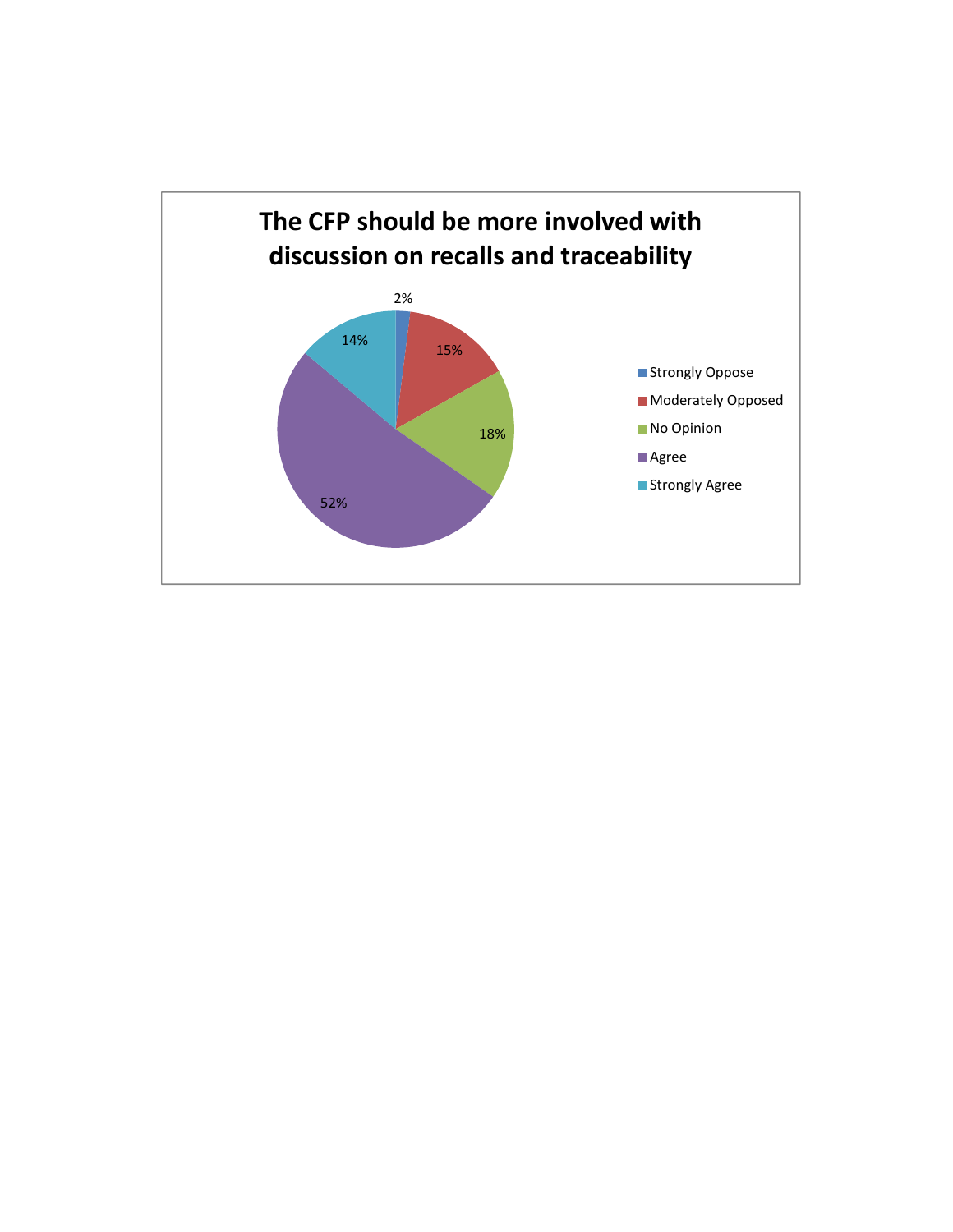| <b>Answer options</b>     | <b>Response Percent</b> | <b>Response Count</b> |
|---------------------------|-------------------------|-----------------------|
| <b>Strongly Oppose</b>    | 8%                      | 10                    |
| <b>Moderately Opposed</b> | 27%                     | 35                    |
| No Opinion                | 15%                     | 20                    |
| Agree                     | 40%                     | 52                    |
| <b>Strongly Agree</b>     | 10%                     | 13                    |
| answered question         |                         | 130                   |
| skipped question          |                         | 30                    |

and issues that affects them. The CFP should be more involved with food manufacturers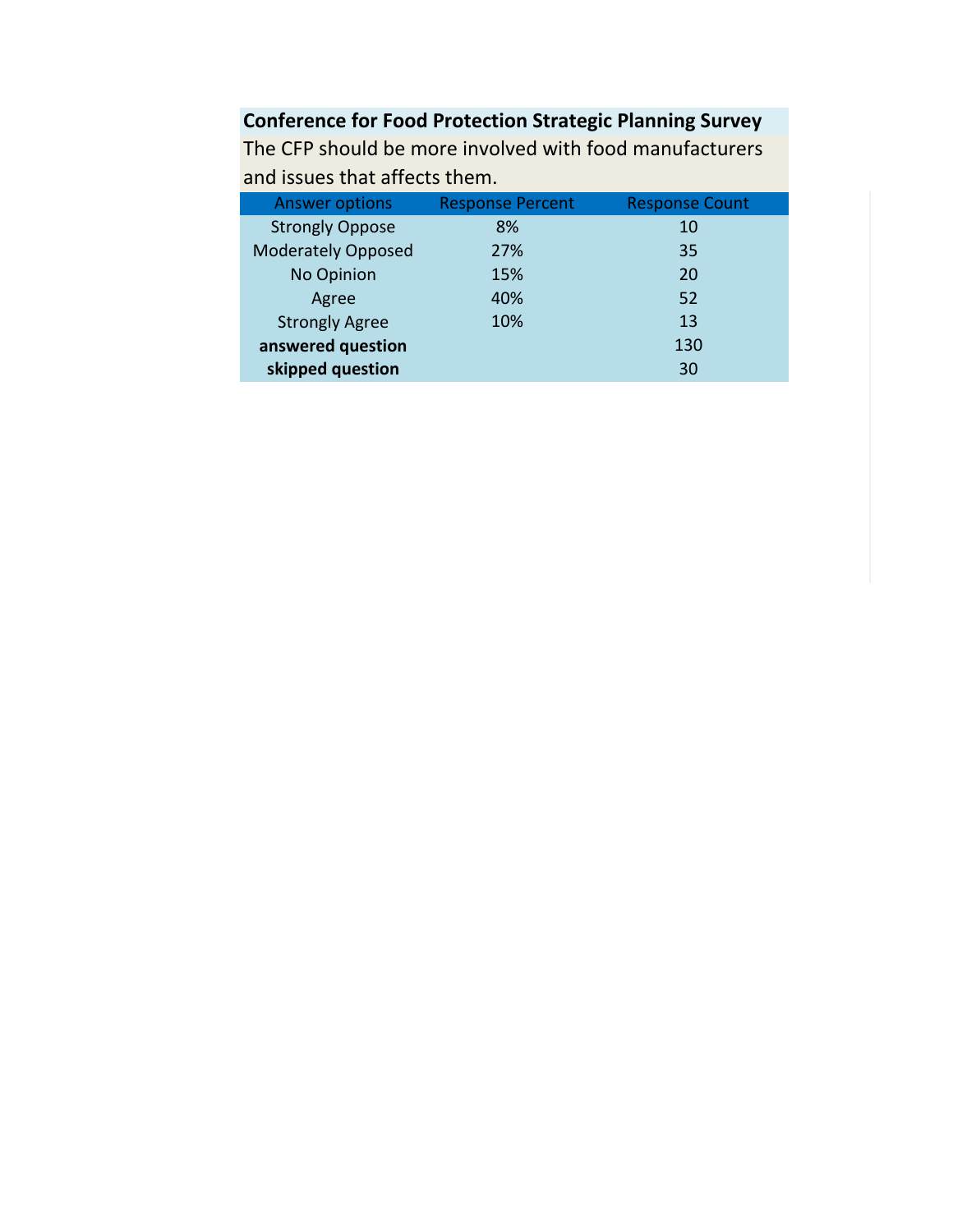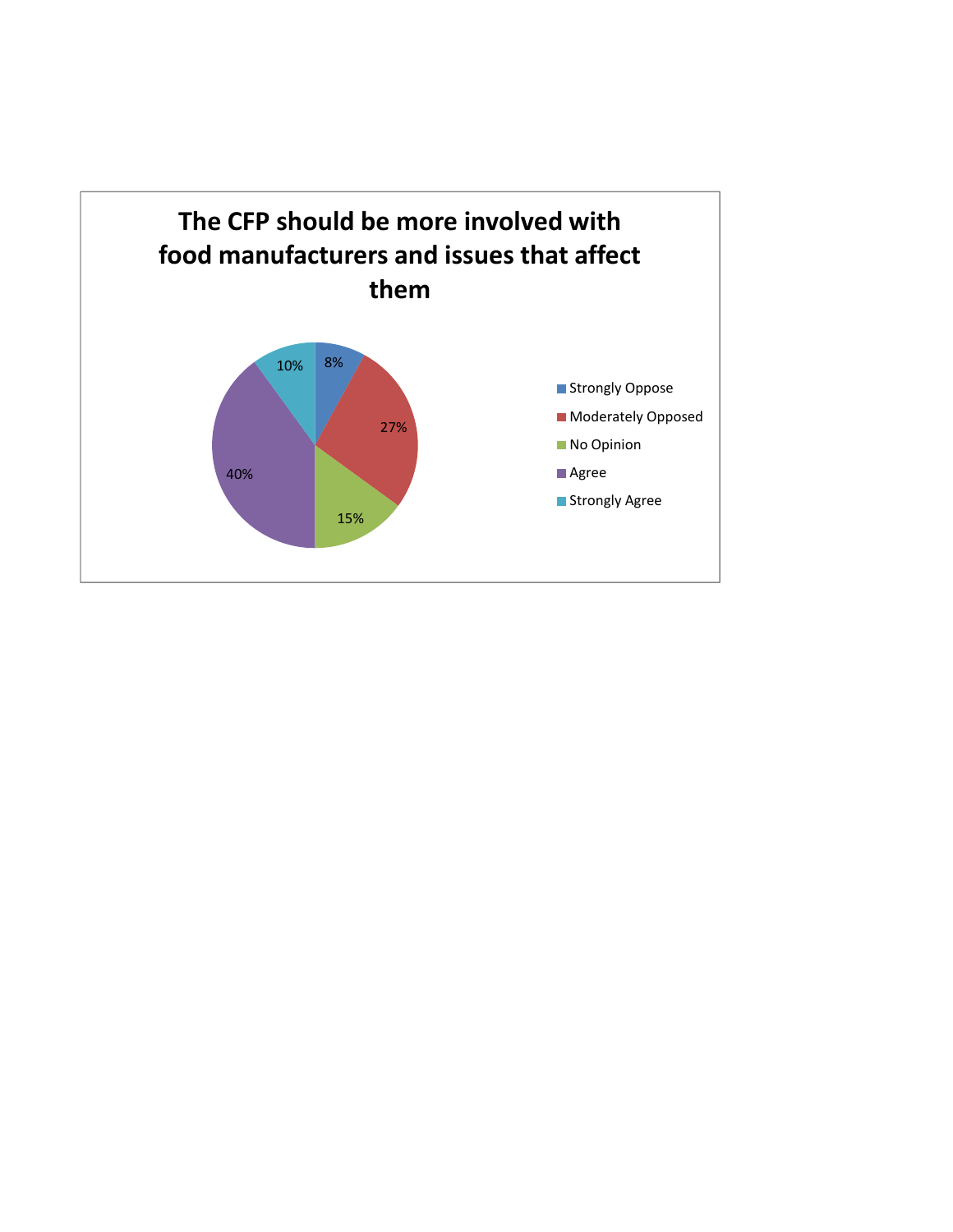groups where food safety is important (like produce, meat etc.). **Conference for Food Protection Strategic Planning Survey** The CFP should be more involved with specific commodity

| <b>Answer options</b>     | <b>Response Percent</b> | <b>Response Count</b> |
|---------------------------|-------------------------|-----------------------|
| <b>Strongly Oppose</b>    | 5%                      |                       |
| <b>Moderately Opposed</b> | 17%                     | 22                    |
| <b>No Opinion</b>         | 22%                     | 28                    |
| Agree                     | 45%                     | 59                    |
| <b>Strongly Agree</b>     | 11%                     | 14                    |
| answered question         |                         | 130                   |
| skipped question          |                         | 30                    |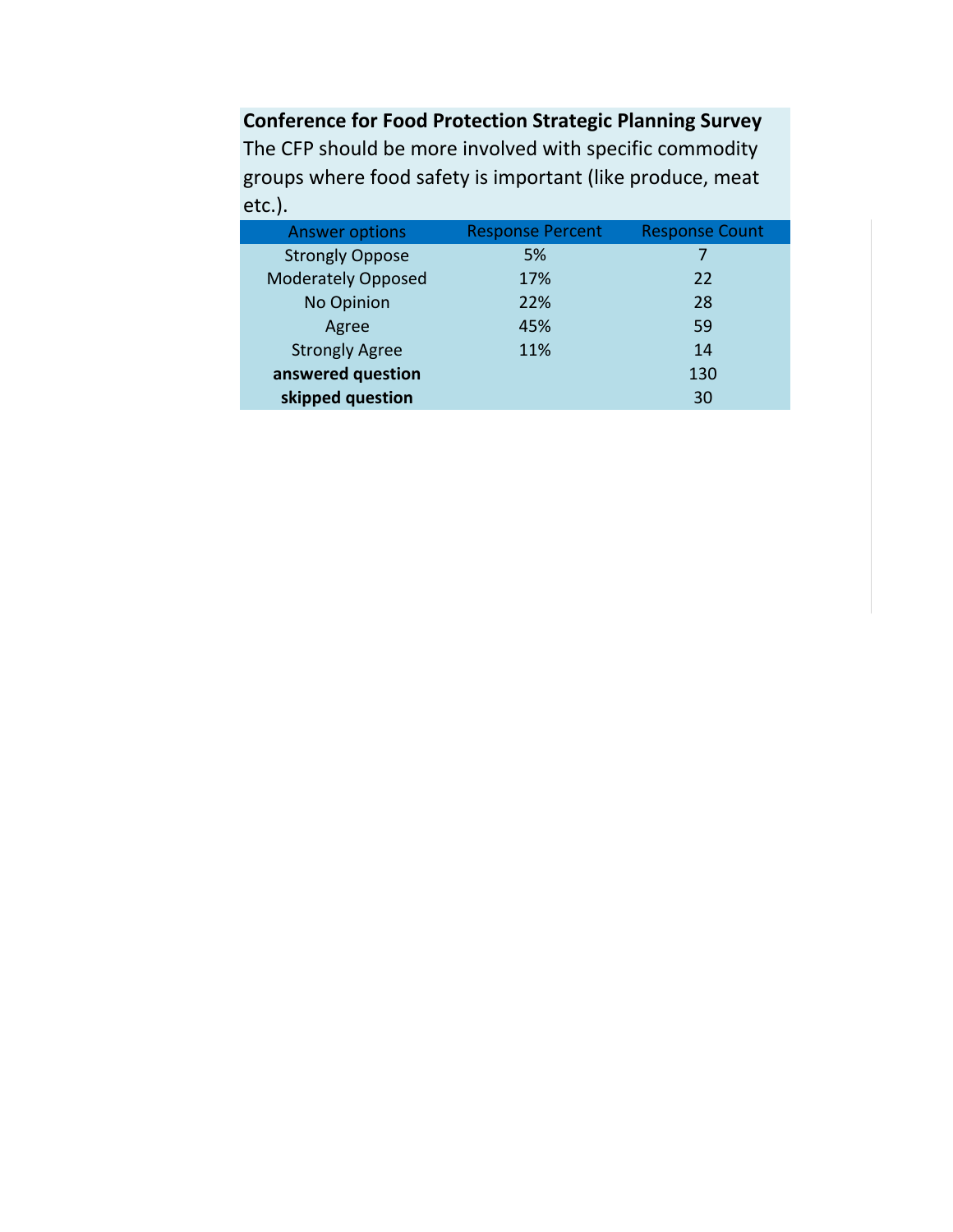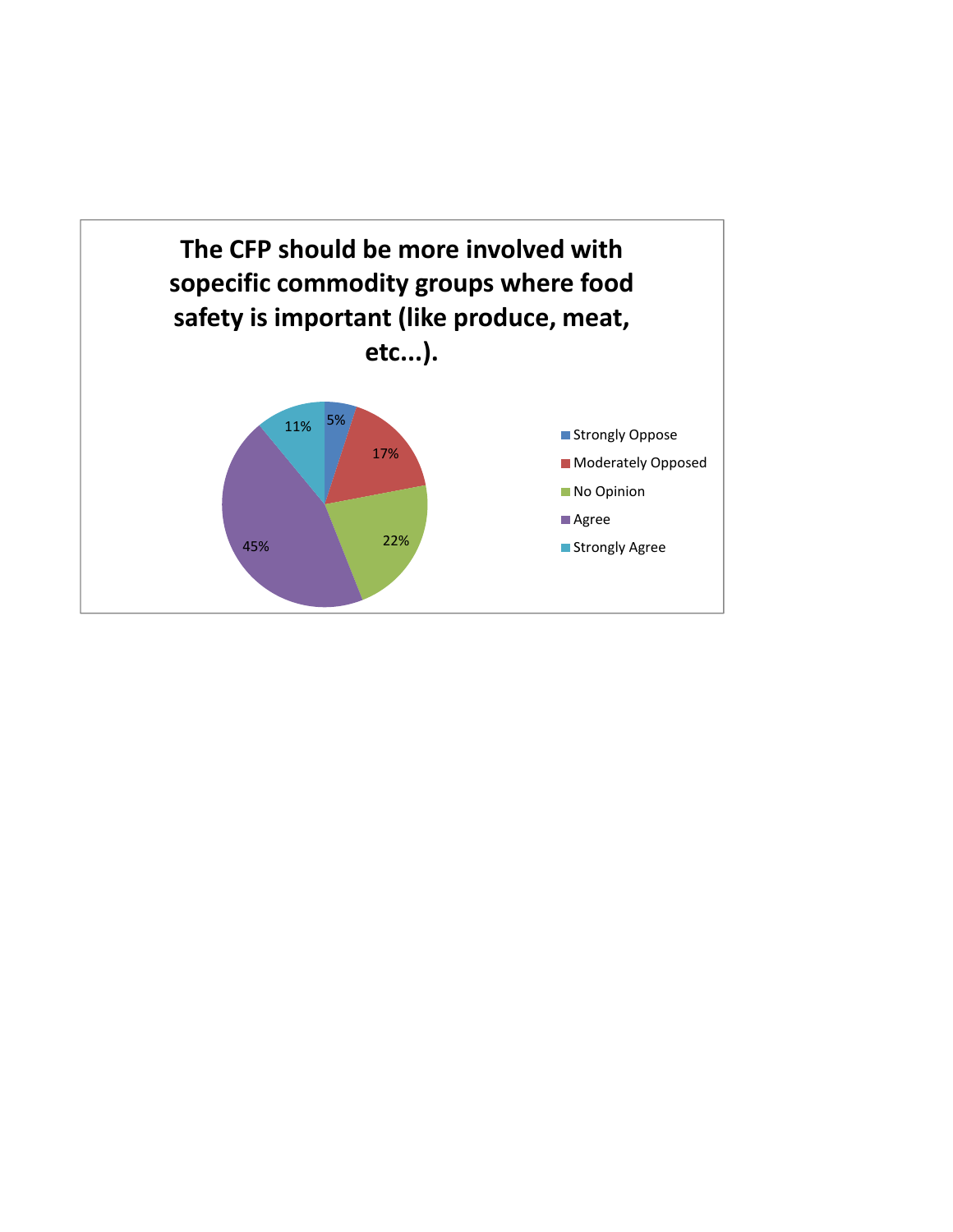| <b>Conference for Food Protection Strategic Planning Survey</b> |  |  |  |
|-----------------------------------------------------------------|--|--|--|
| The CFP should target growth through increased                  |  |  |  |
| membership from currently active groups/constituencies.         |  |  |  |
|                                                                 |  |  |  |

| <b>Answer options</b>     | <b>Response Percent</b> | <b>Response Count</b> |
|---------------------------|-------------------------|-----------------------|
| <b>Strongly Oppose</b>    | 1%                      |                       |
| <b>Moderately Opposed</b> | 3%                      | 4                     |
| No Opinion                | 26%                     | 31                    |
| Agree                     | 61%                     | 72                    |
| <b>Strongly Agree</b>     | 9%                      | 11                    |
| answered question         |                         | 119                   |
| skipped question          |                         | 41                    |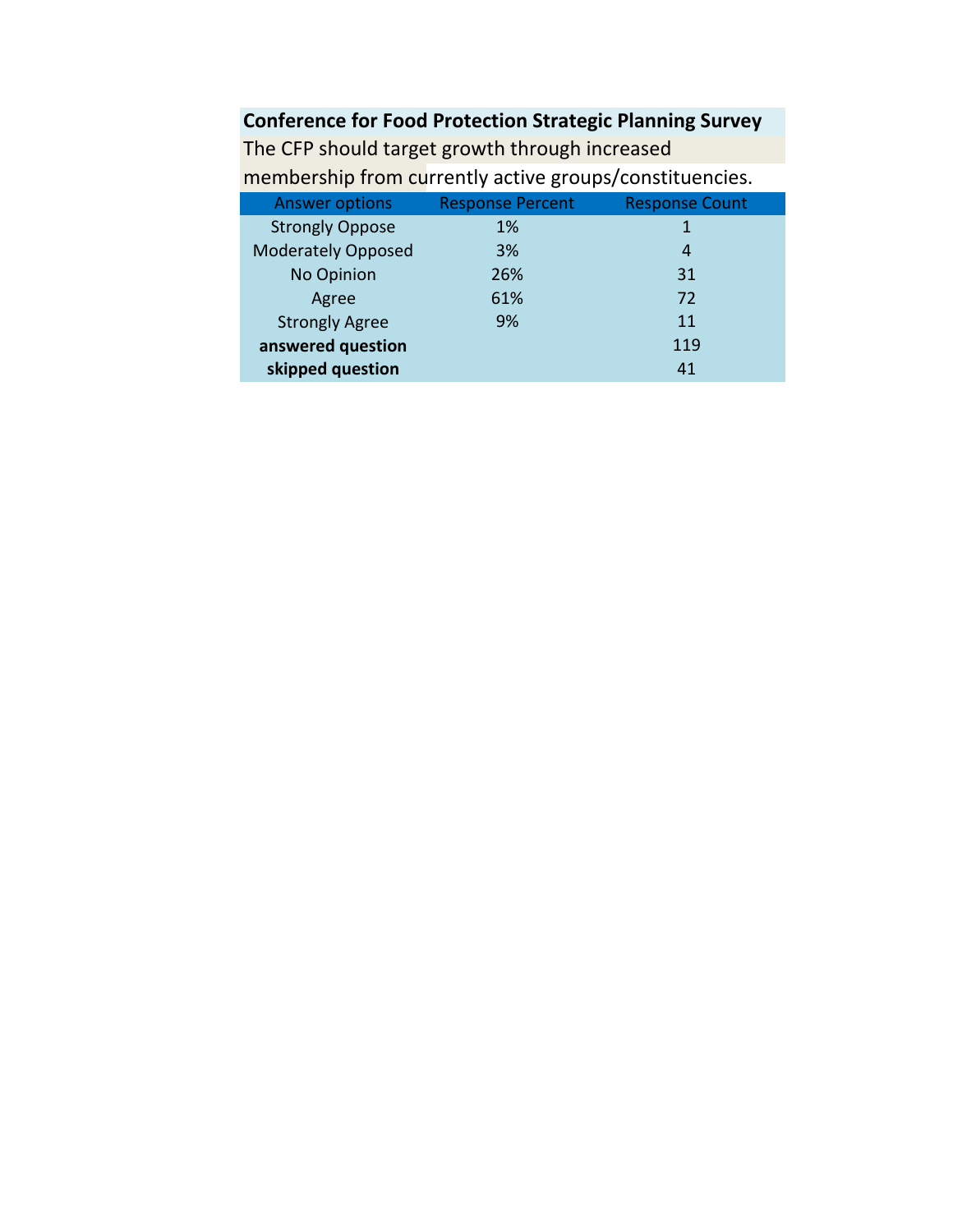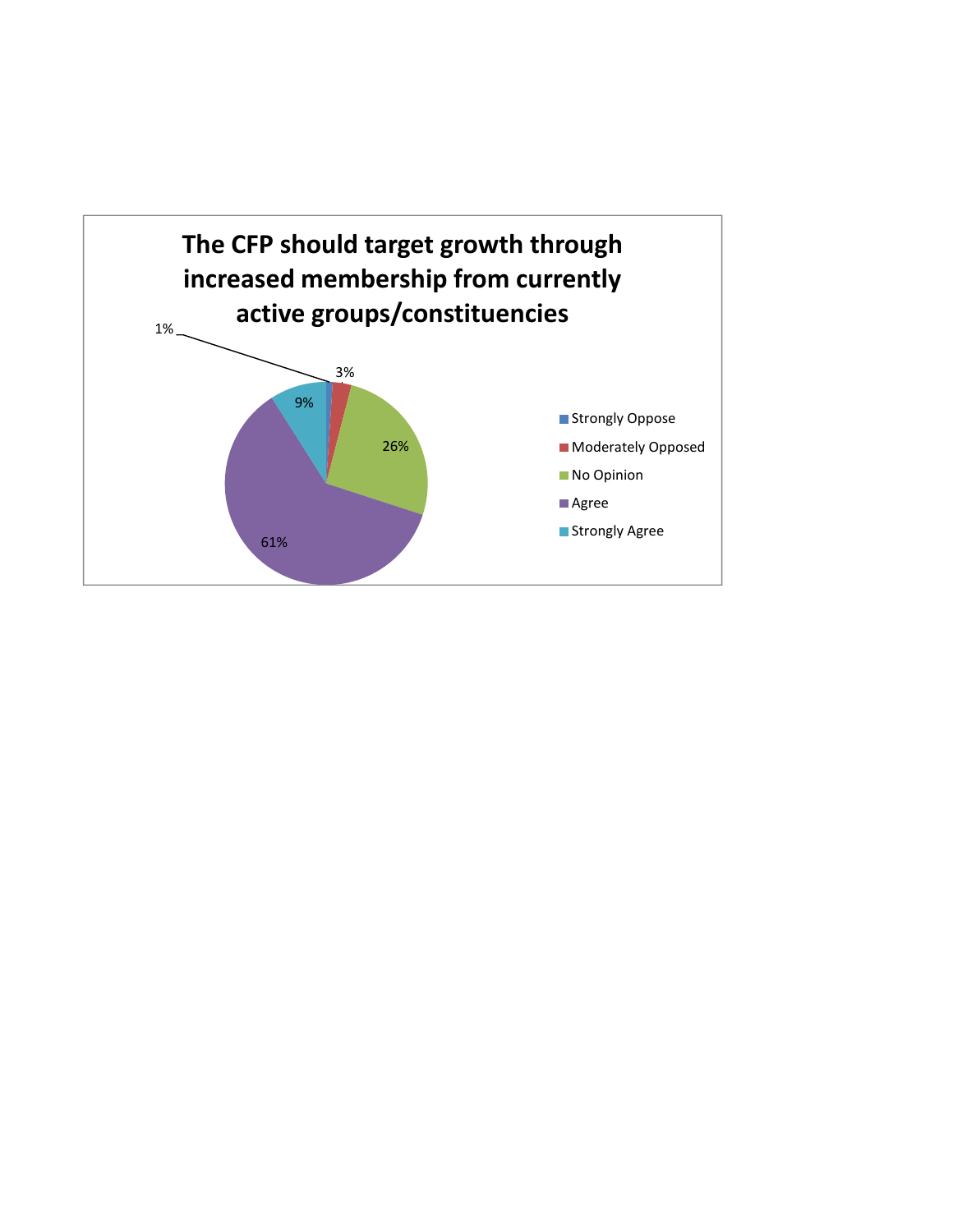| <b>ITOIII HEW Groups/CONSULUENCIES.</b> |                         |                       |
|-----------------------------------------|-------------------------|-----------------------|
| <b>Answer options</b>                   | <b>Response Percent</b> | <b>Response Count</b> |
| <b>Strongly Oppose</b>                  | 2%                      |                       |
| <b>Moderately Opposed</b>               | 4%                      | 5                     |
| No Opinion                              | 24%                     | 29                    |
| Agree                                   | 57%                     | 68                    |
| <b>Strongly Agree</b>                   | 13%                     | 15                    |
| answered question                       |                         | 119                   |
| skipped question                        |                         | 41                    |
|                                         |                         |                       |

 from new groups/constituencies. The CFP should target growth through membership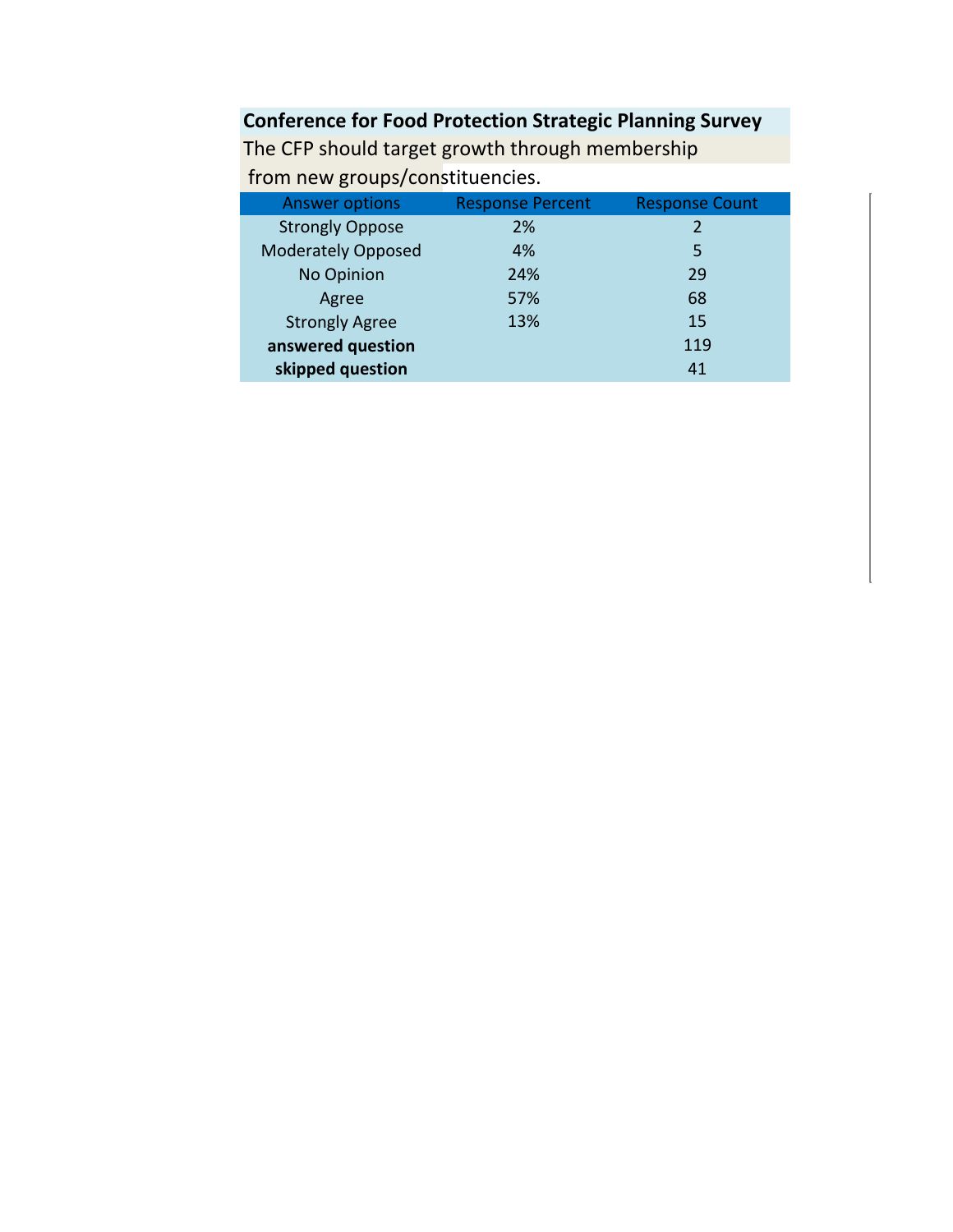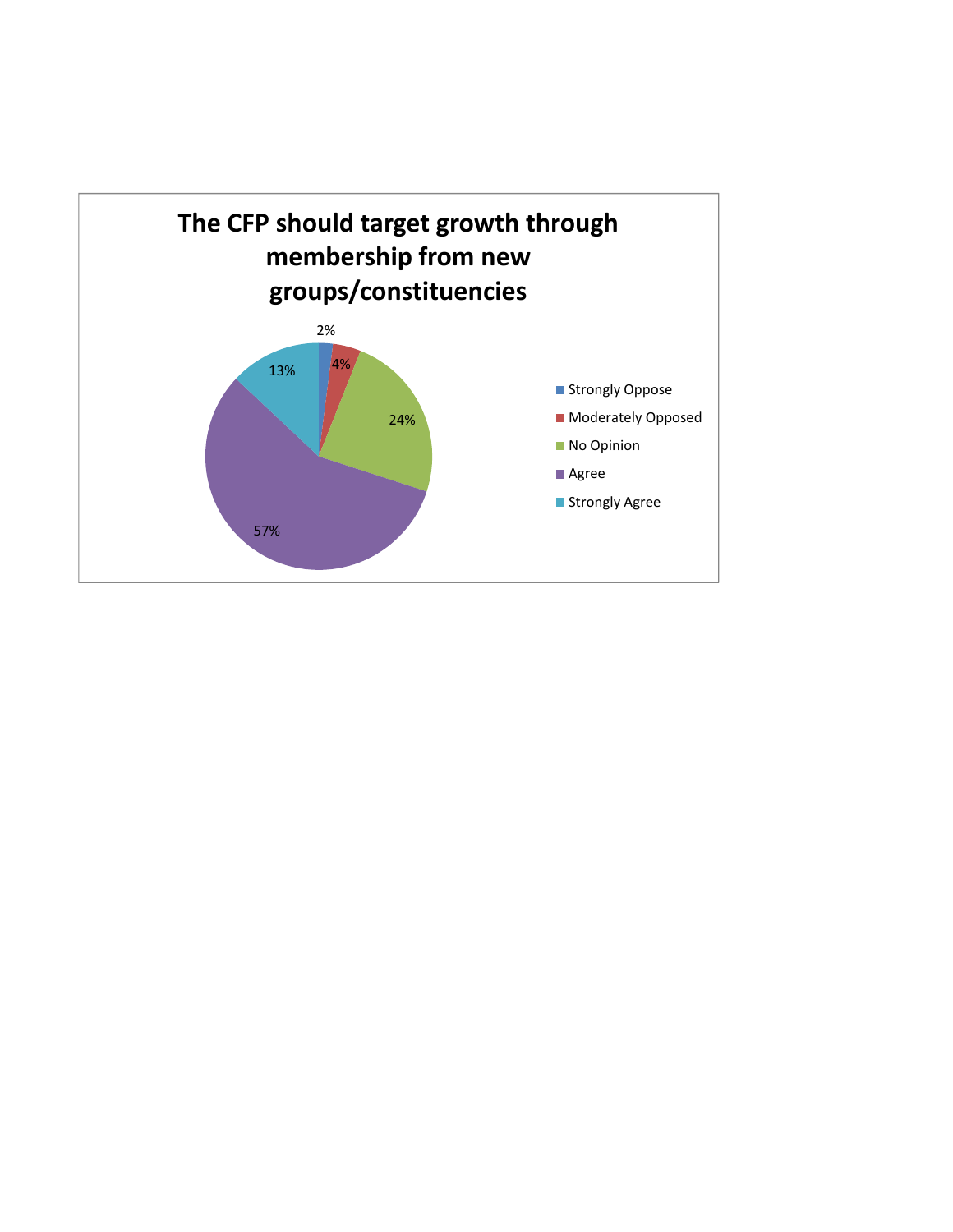| direction and action.     |                         |                       |
|---------------------------|-------------------------|-----------------------|
| <b>Answer options</b>     | <b>Response Percent</b> | <b>Response Count</b> |
| <b>Strongly Oppose</b>    | $0\%$                   | 0                     |
| <b>Moderately Opposed</b> | 8%                      | 10                    |
| No Opinion                | 37%                     | 44                    |
| Agree                     | 48%                     | 57                    |
| <b>Strongly Agree</b>     | 7%                      | 8                     |
| answered question         |                         | 119                   |
| skipped question          |                         | 41                    |

The CFP mission statement accurately reflects our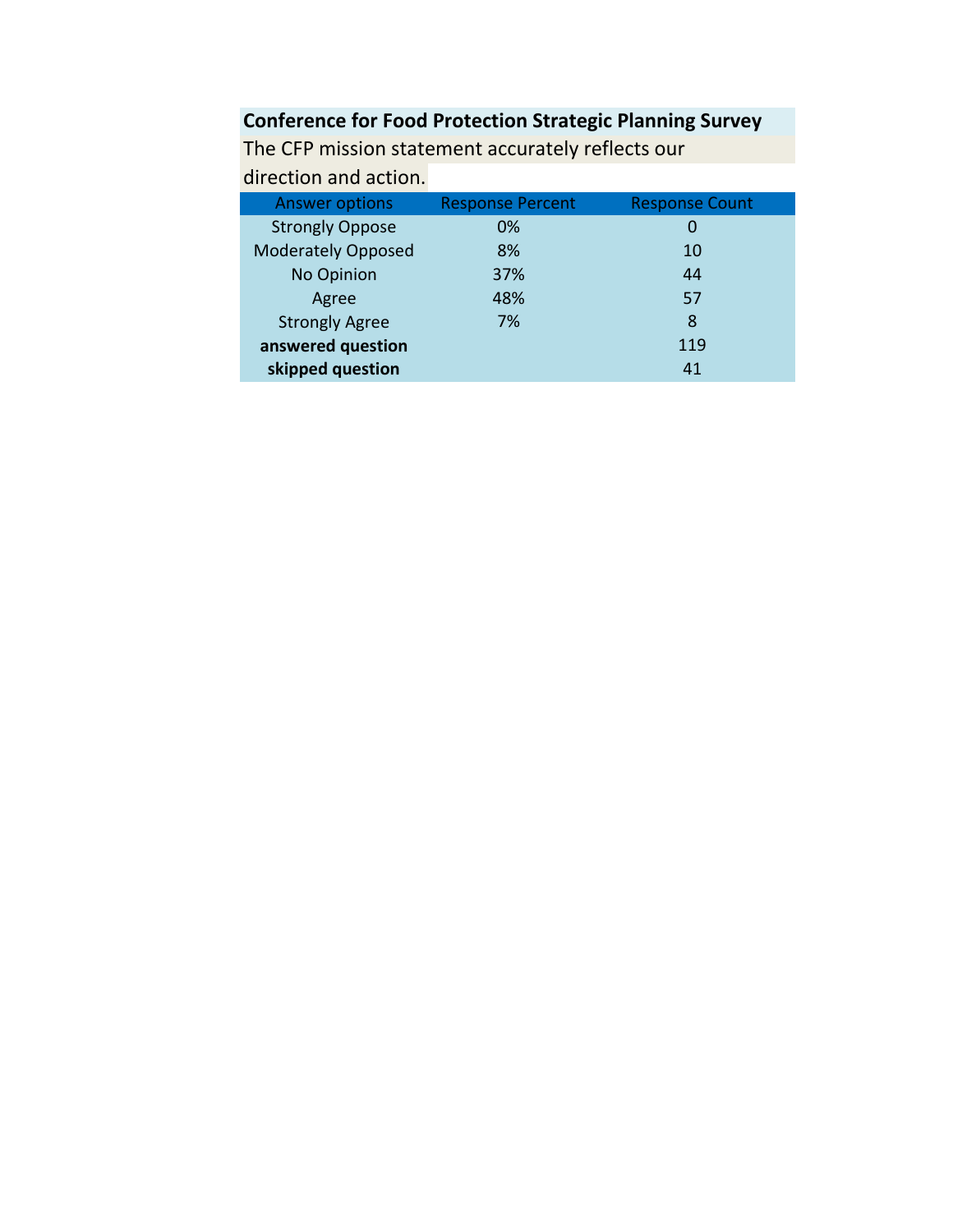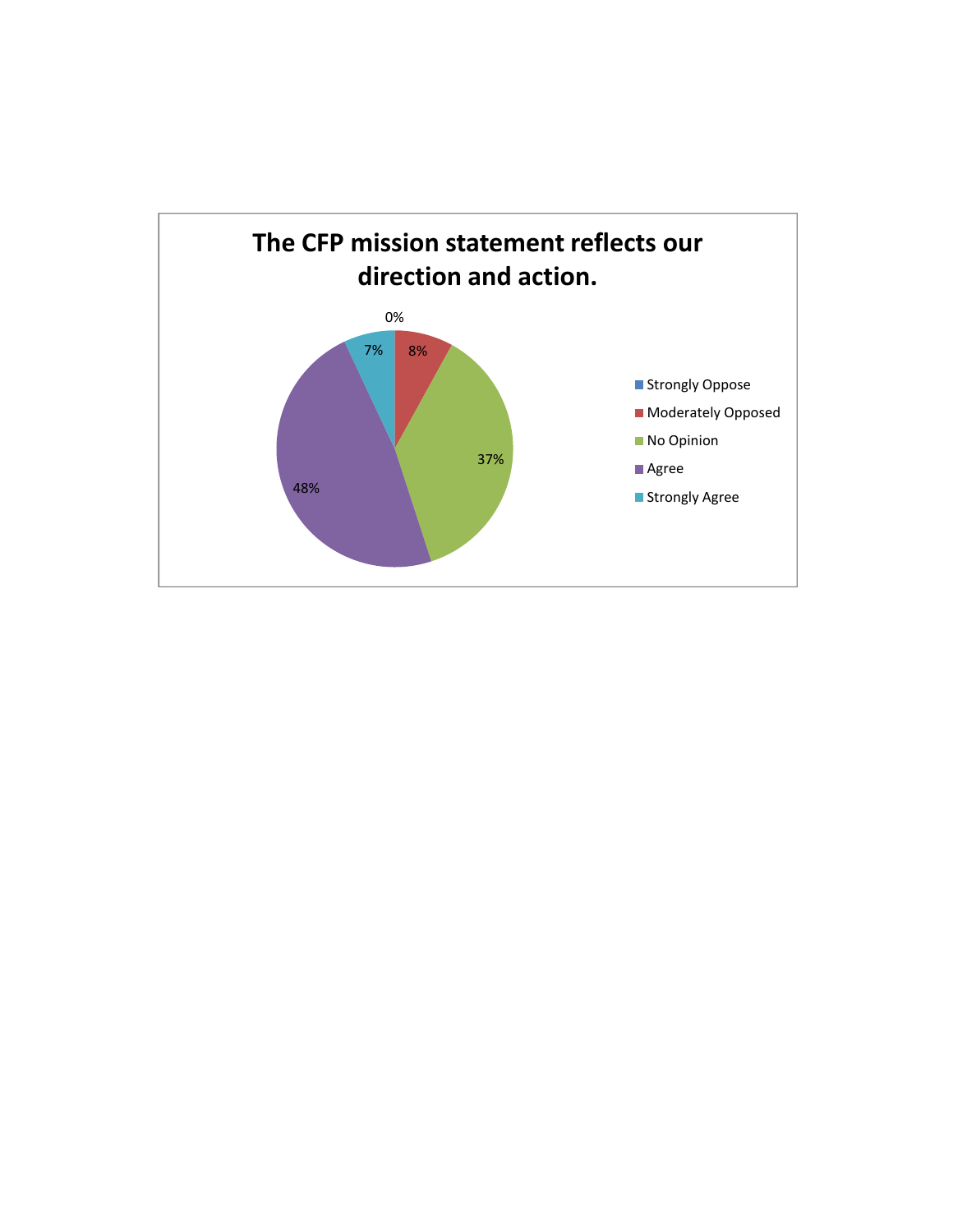interests from being promoted through the CFP. **Conference for Food Protection Strategic Planning Survey** The CFP should develop rules to prevent commercial

| <b>Answer options</b>     | <b>Response Percent</b> | <b>Response Count</b> |
|---------------------------|-------------------------|-----------------------|
| <b>Strongly Oppose</b>    | 3%                      | 3                     |
| <b>Moderately Opposed</b> | 9%                      | 11                    |
| No Opinion                | 13%                     | 16                    |
| Agree                     | 40%                     | 48                    |
| <b>Strongly Agree</b>     | 34%                     | 41                    |
| answered question         |                         | 119                   |
| skipped question          |                         | 41                    |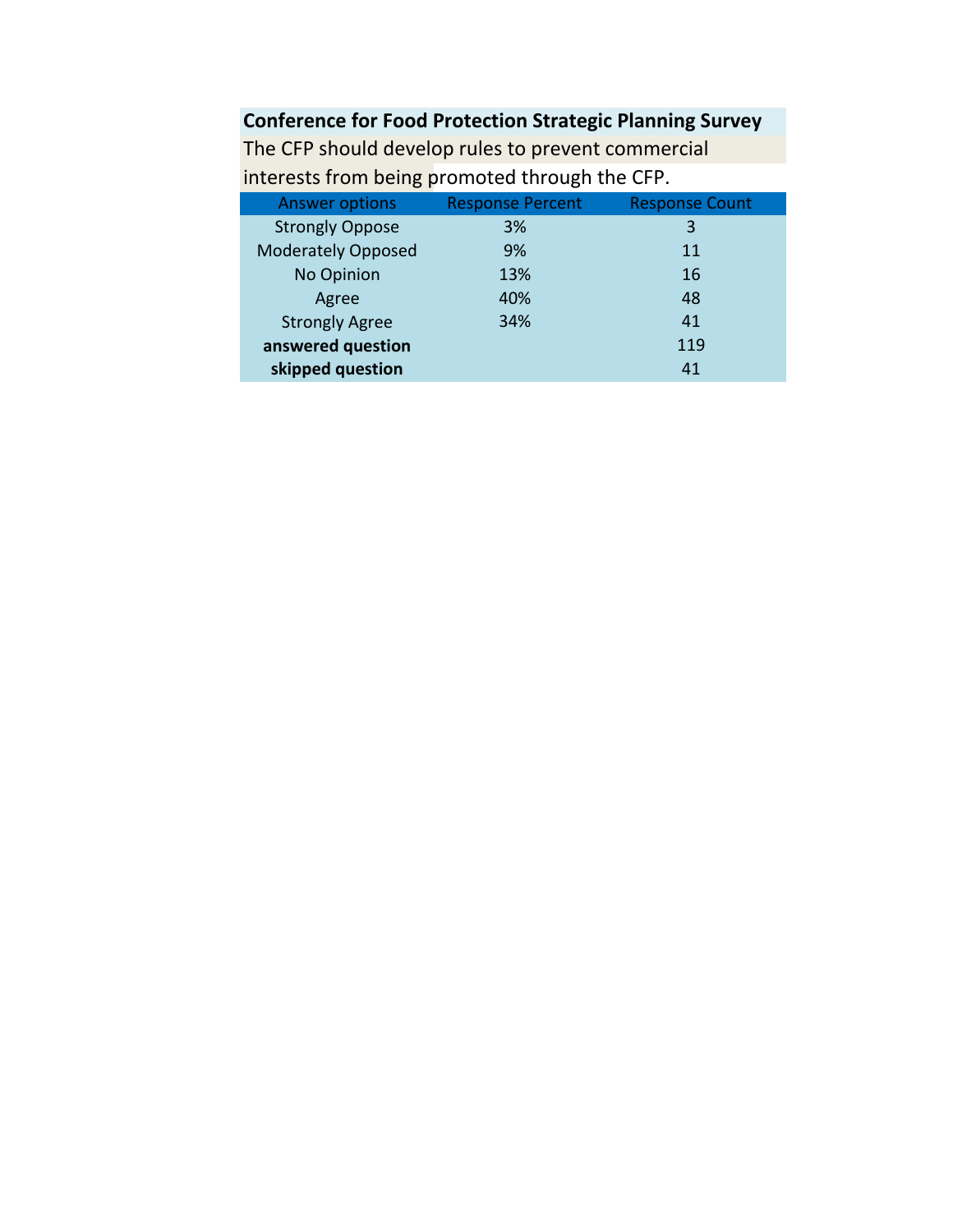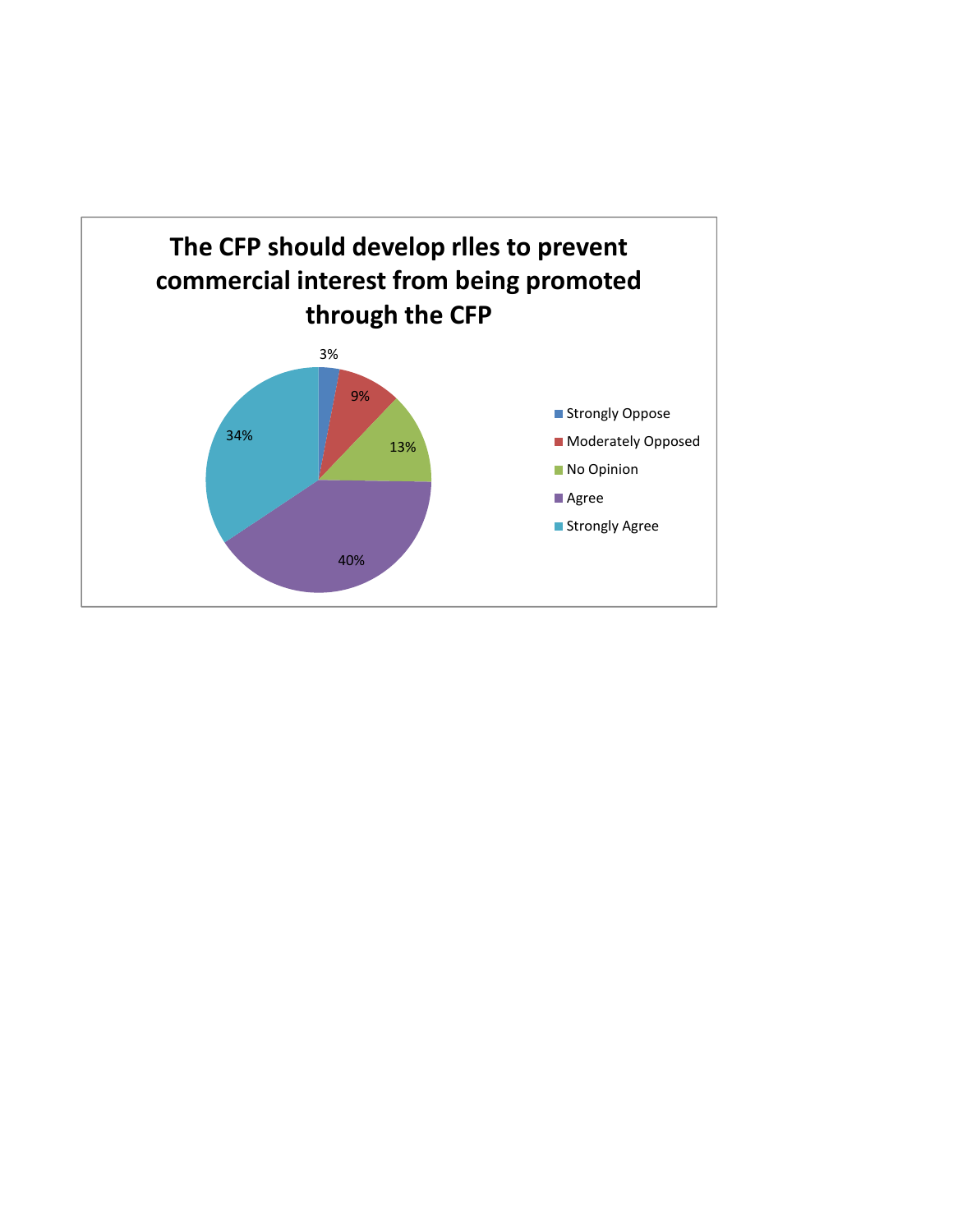reflects the current science and collaborative efforts of all stakeholders. **Conference for Food Protection Strategic Planning Survey** The biennial conference provides an outcome that truly

| <b>Answer options</b>     | <b>Response Percent</b> | <b>Response Count</b> |
|---------------------------|-------------------------|-----------------------|
| <b>Strongly Oppose</b>    | 3%                      | 3                     |
| <b>Moderately Opposed</b> | 18%                     | 22                    |
| No Opinion                | 8%                      | 10                    |
| Agree                     | 56%                     | 67                    |
| <b>Strongly Agree</b>     | 14%                     | 17                    |
| answered question         |                         | 119                   |
| skipped question          |                         | 41                    |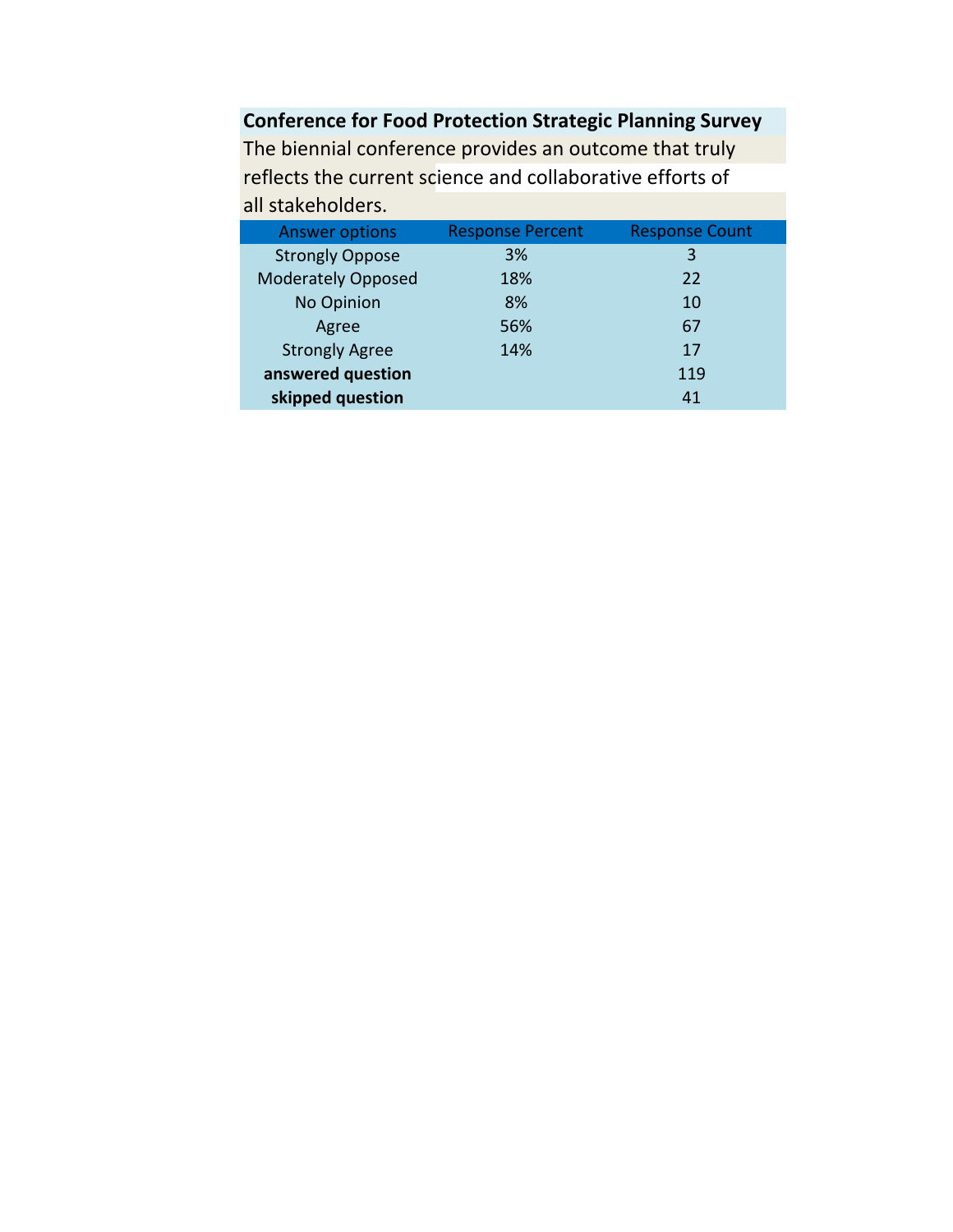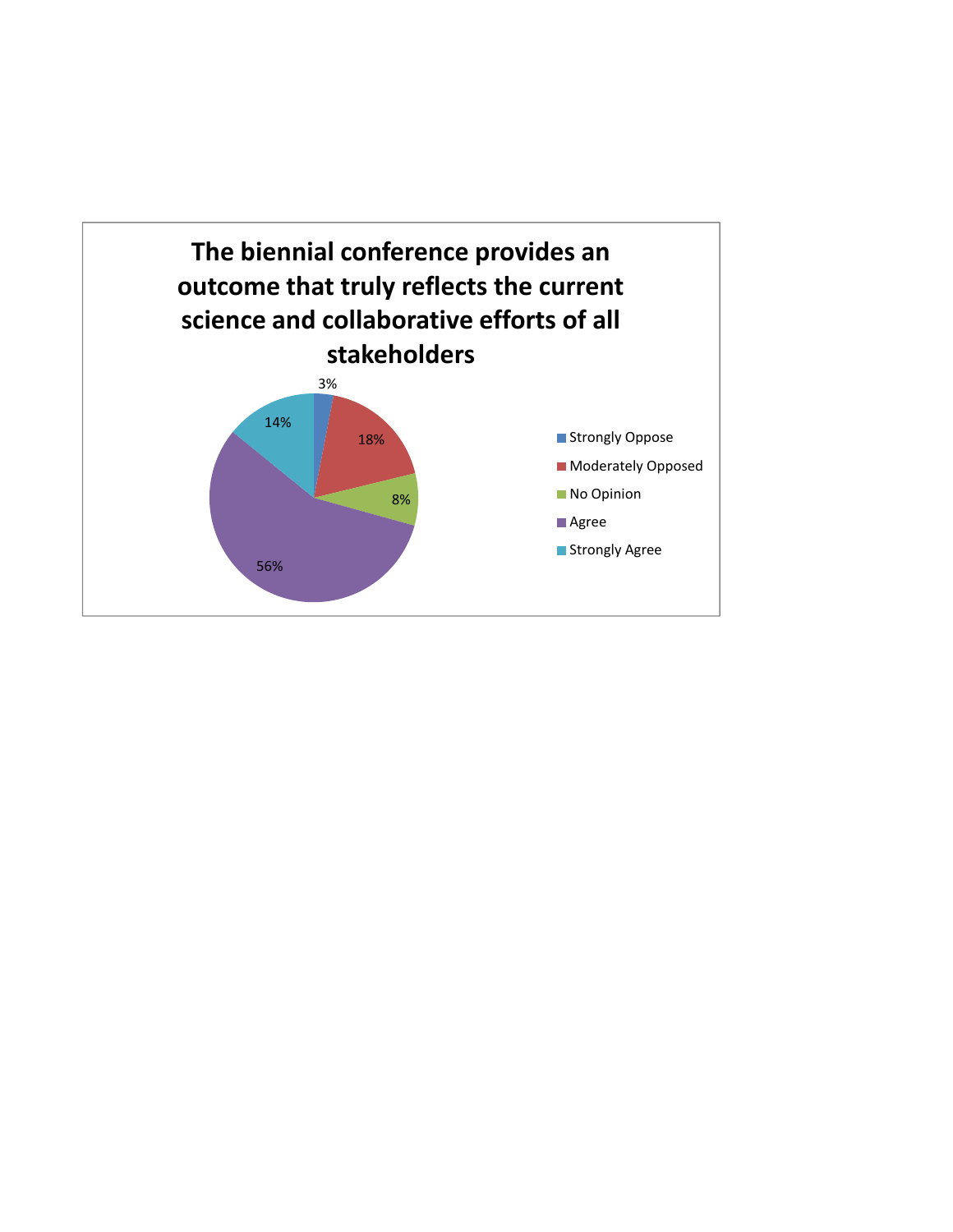| <b>Answer options</b>     | <b>Response Percent</b> | <b>Response Count</b> |
|---------------------------|-------------------------|-----------------------|
| <b>Strongly Oppose</b>    | 9%                      | 11                    |
| <b>Moderately Opposed</b> | 14%                     | 17                    |
| No Opinion                | 12%                     | 14                    |
| Agree                     | 46%                     | 55                    |
| <b>Strongly Agree</b>     | 18%                     | 22                    |
| answered question         |                         | 119                   |
| skipped question          |                         | 41                    |
|                           |                         |                       |

represented by the CFP and its processes. I believe my stakeholder group is fairly and equitably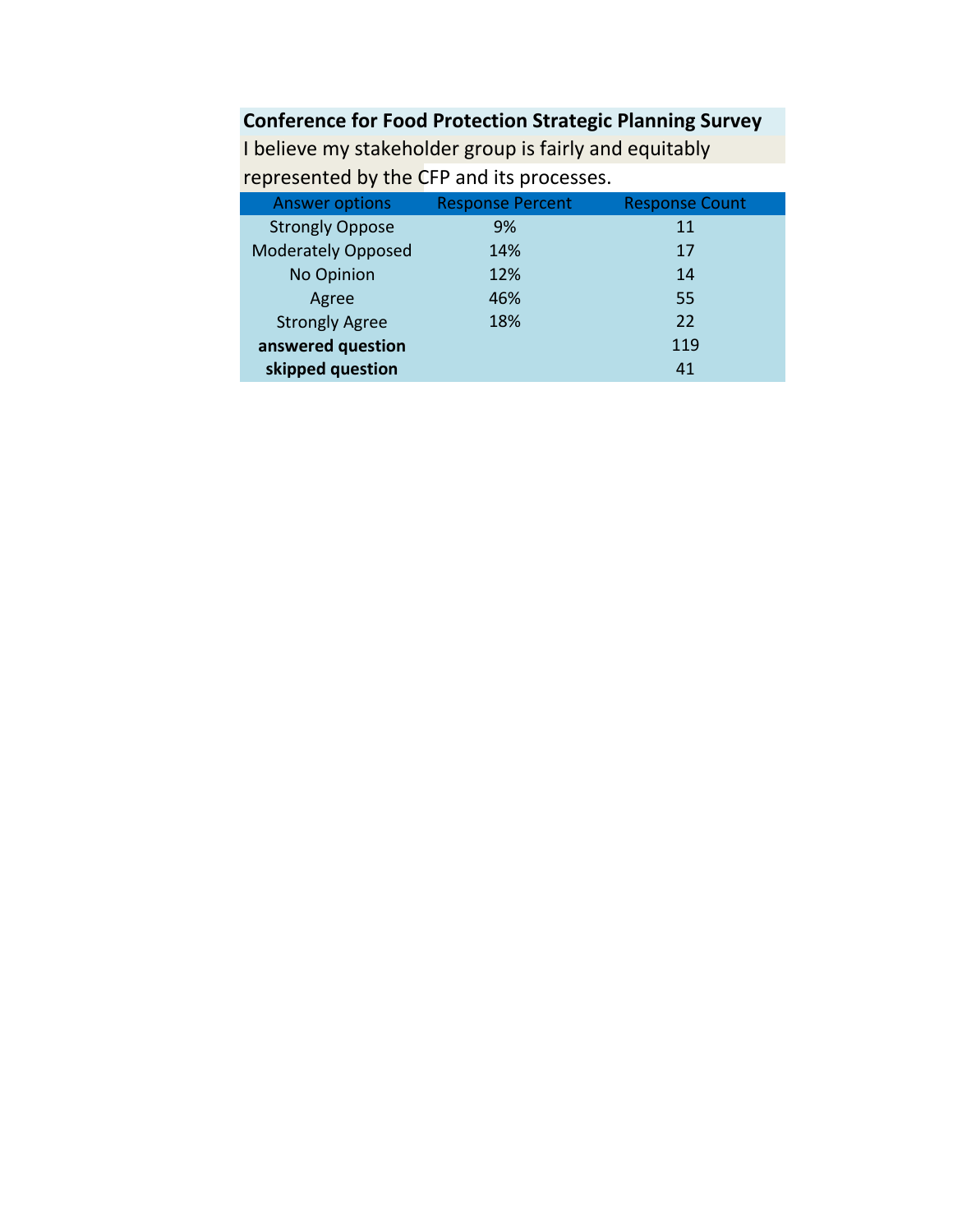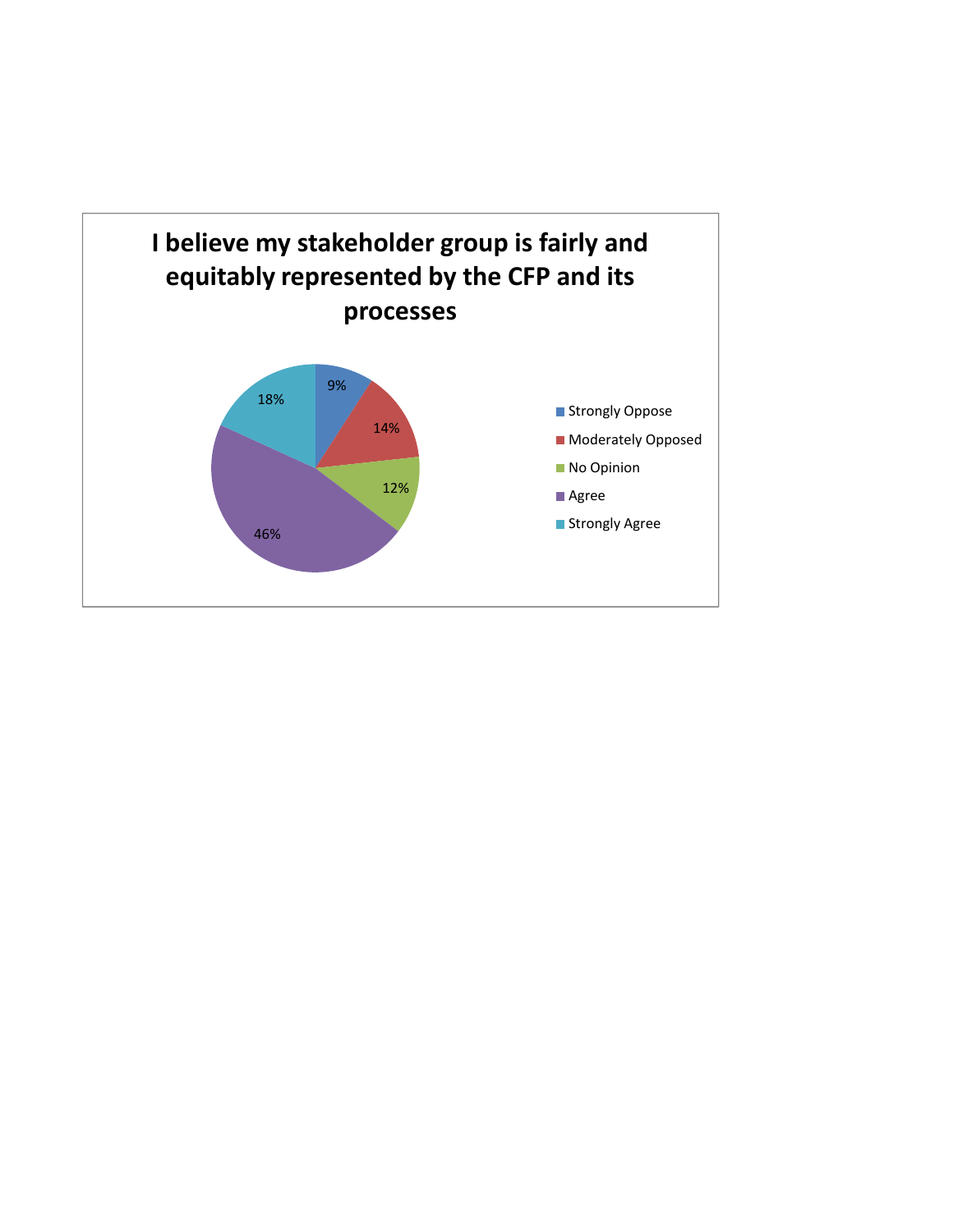friendly and utilizes the latest technologies as reasonably available. The CFP's website is well constructed, maintained, user

| <b>Answer options</b>     | <b>Response Percent</b> | <b>Response Count</b> |
|---------------------------|-------------------------|-----------------------|
| <b>Strongly Oppose</b>    | 4%                      | 5                     |
| <b>Moderately Opposed</b> | 14%                     | 17                    |
| No Opinion                | 32%                     | 38                    |
| Agree                     | 47%                     | 56                    |
| <b>Strongly Agree</b>     | 3%                      | 3                     |
| answered question         |                         | 119                   |
| skipped question          |                         | 41                    |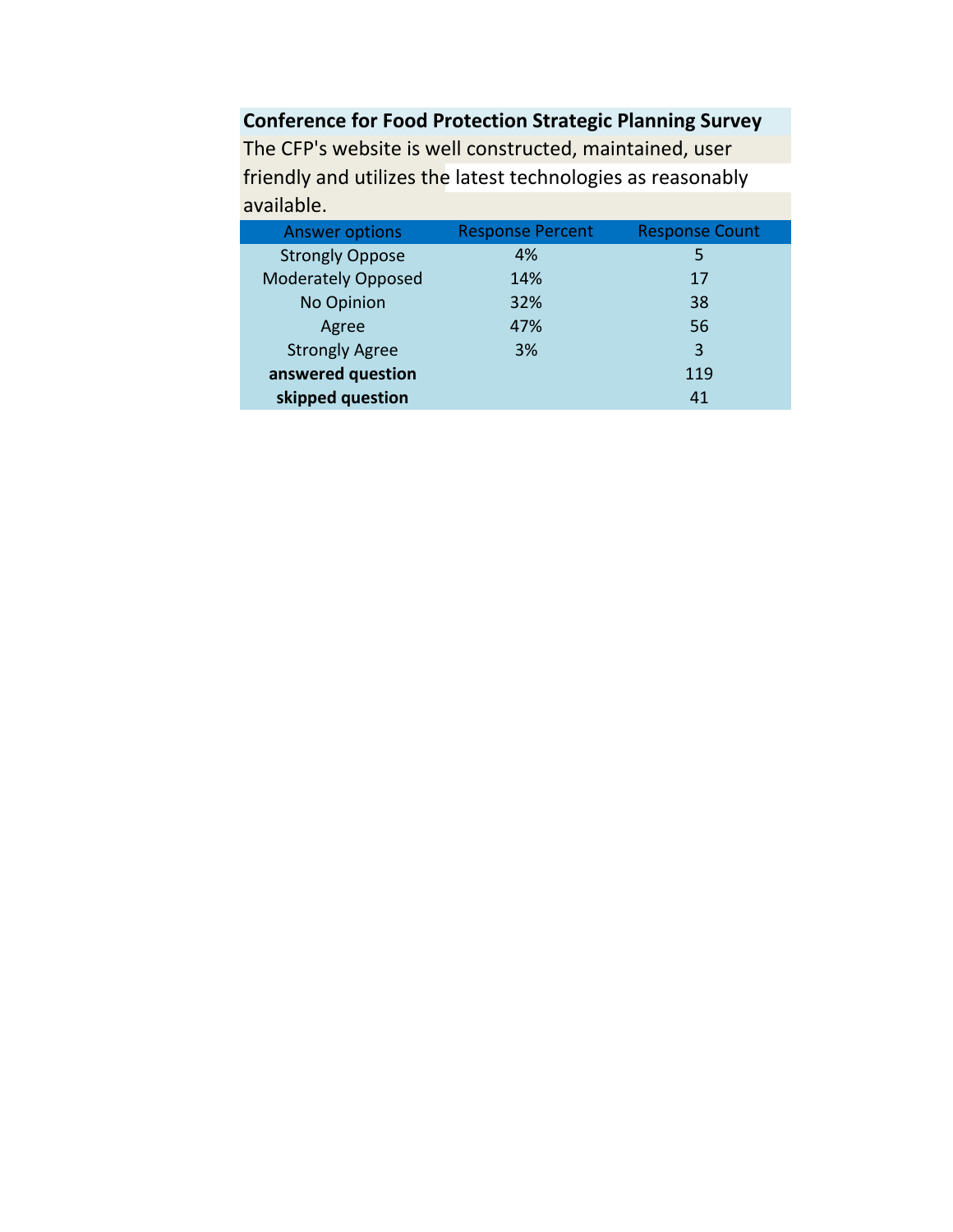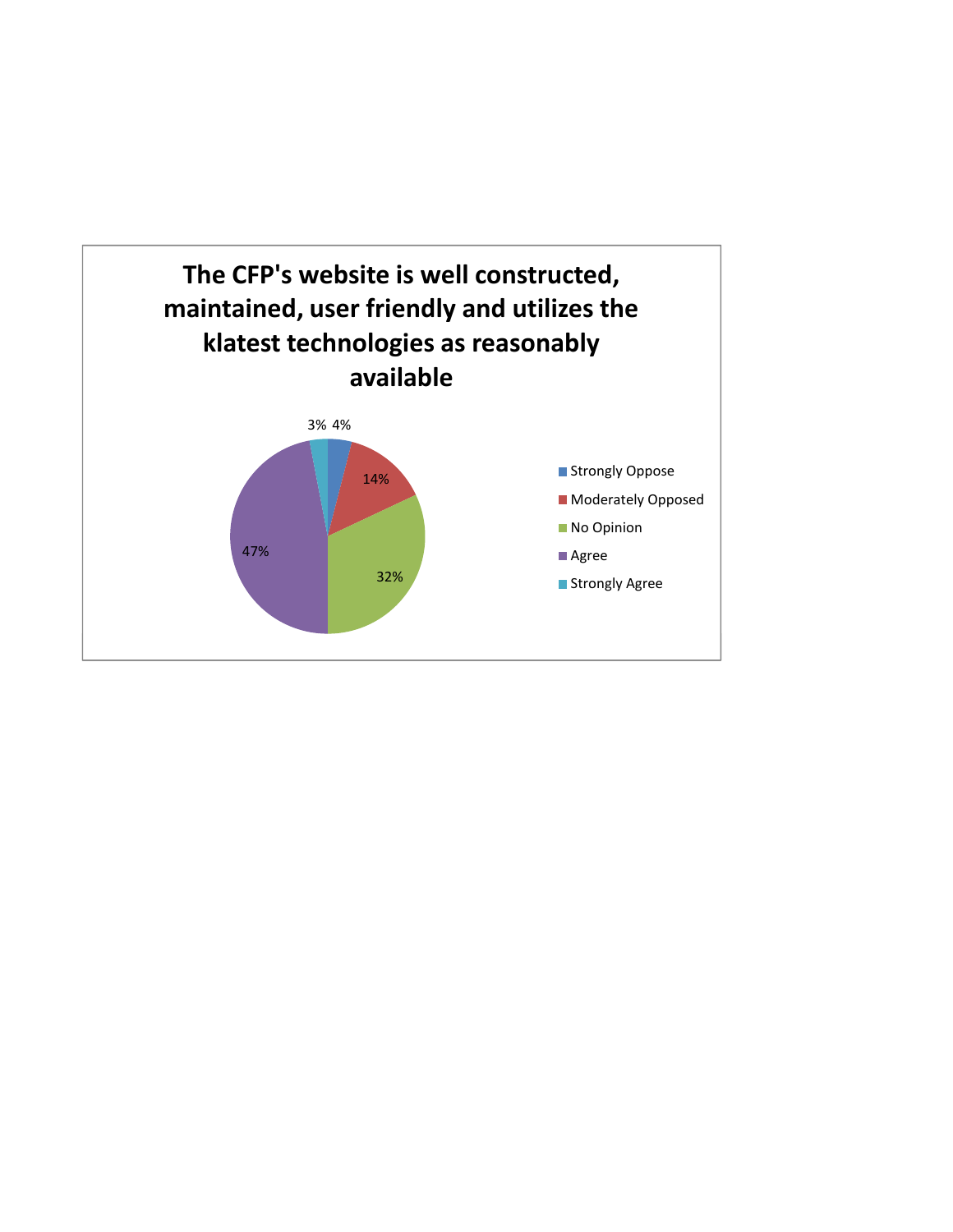| <b>Answer options</b>     | <b>Response Percent</b> | <b>Response Count</b> |
|---------------------------|-------------------------|-----------------------|
| <b>Strongly Oppose</b>    | 3%                      | 3                     |
| <b>Moderately Opposed</b> | 5%                      | 6                     |
| No Opinion                | 30%                     | 36                    |
| Agree                     | 44%                     | 52                    |
| <b>Strongly Agree</b>     | 18%                     | 22                    |
| answered question         |                         | 119                   |
| skipped question          |                         | 41                    |
|                           |                         |                       |

plan. The CFP has helped me in my professional development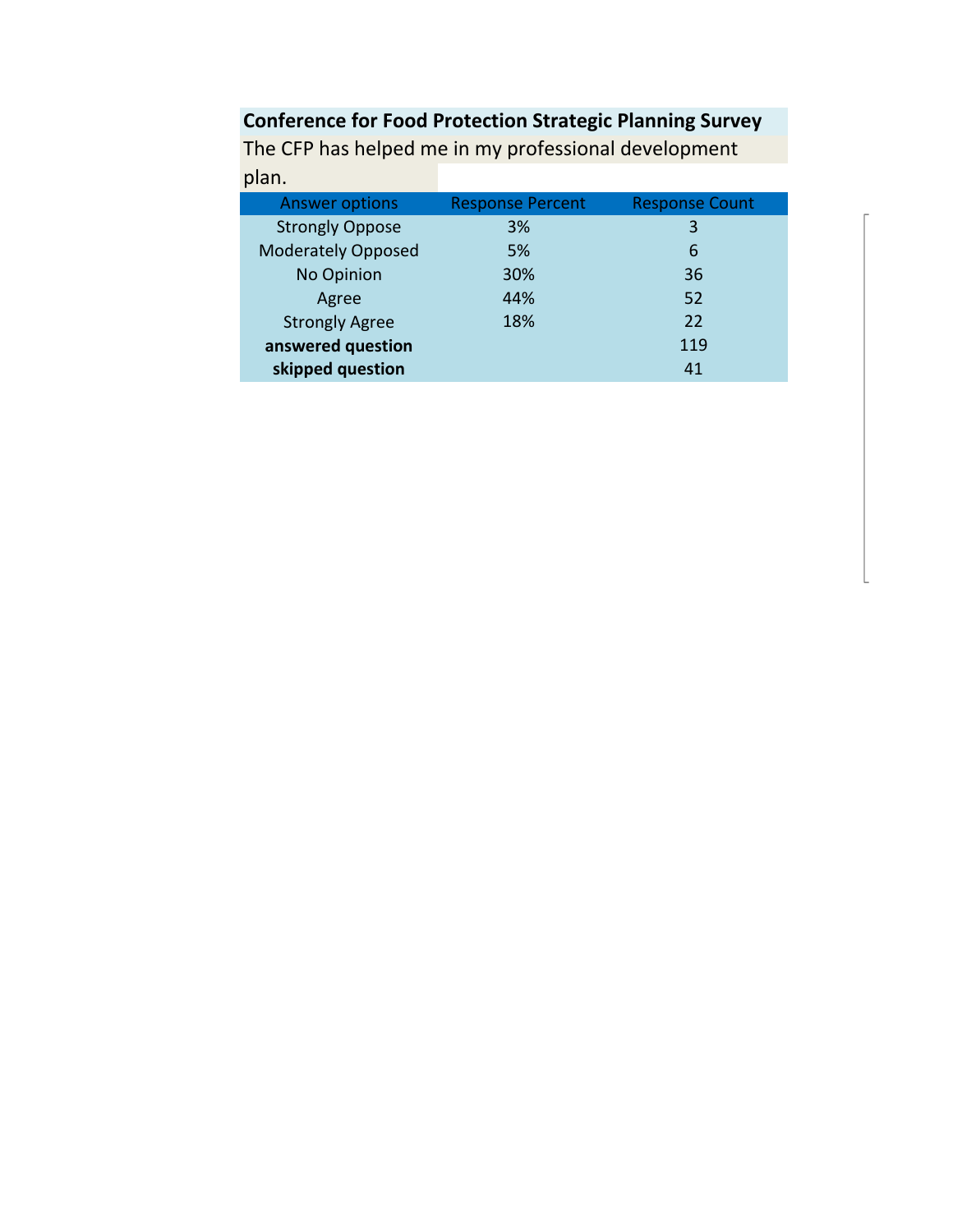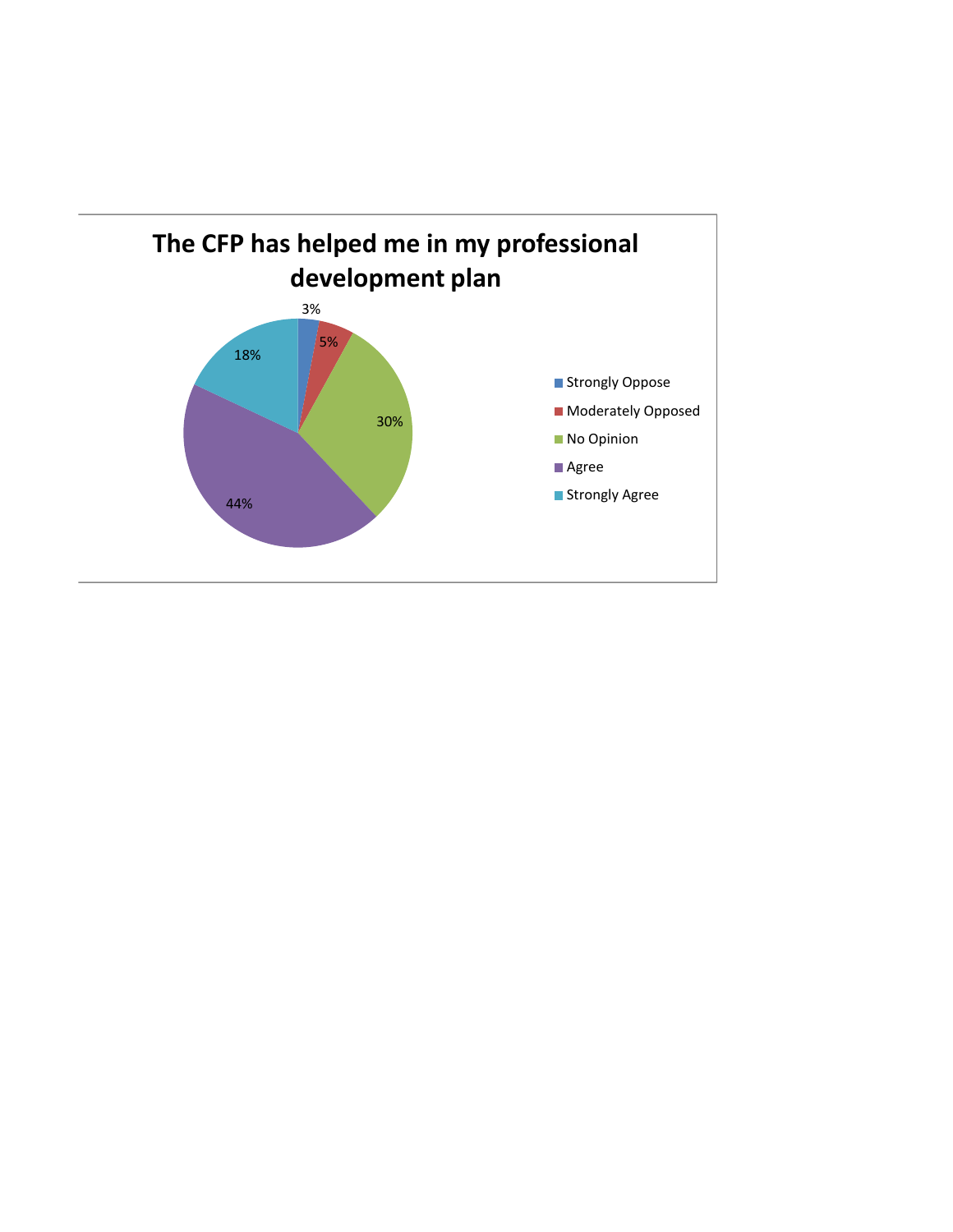## **Conference for Food Protection Strategic Planning Survey** Are there any features of the bienial conference meeting that you would like to see changed? If so, please provide

| specific examples. |                       |
|--------------------|-----------------------|
| Answer options     | <b>Response Count</b> |
| See Word Document  | 118                   |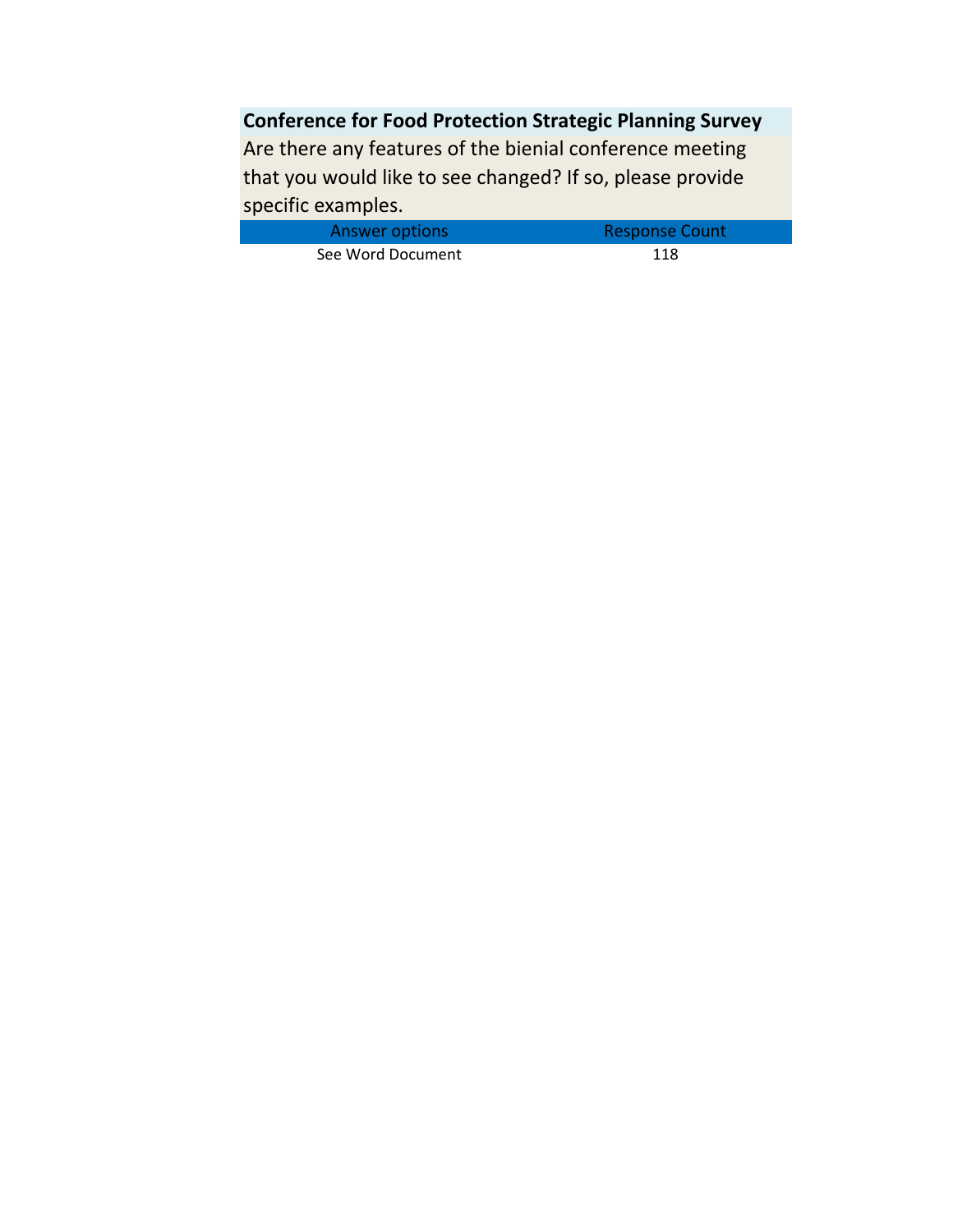| <b>Conference for Food Protection Strategic Planning Survey</b> |  |
|-----------------------------------------------------------------|--|
| Are there current member services you would like to see         |  |
| changed by the CFP? If so, pleaase provide specific examples.   |  |
| <b>Answer options</b><br><b>Response Count</b>                  |  |

See Word Document 117